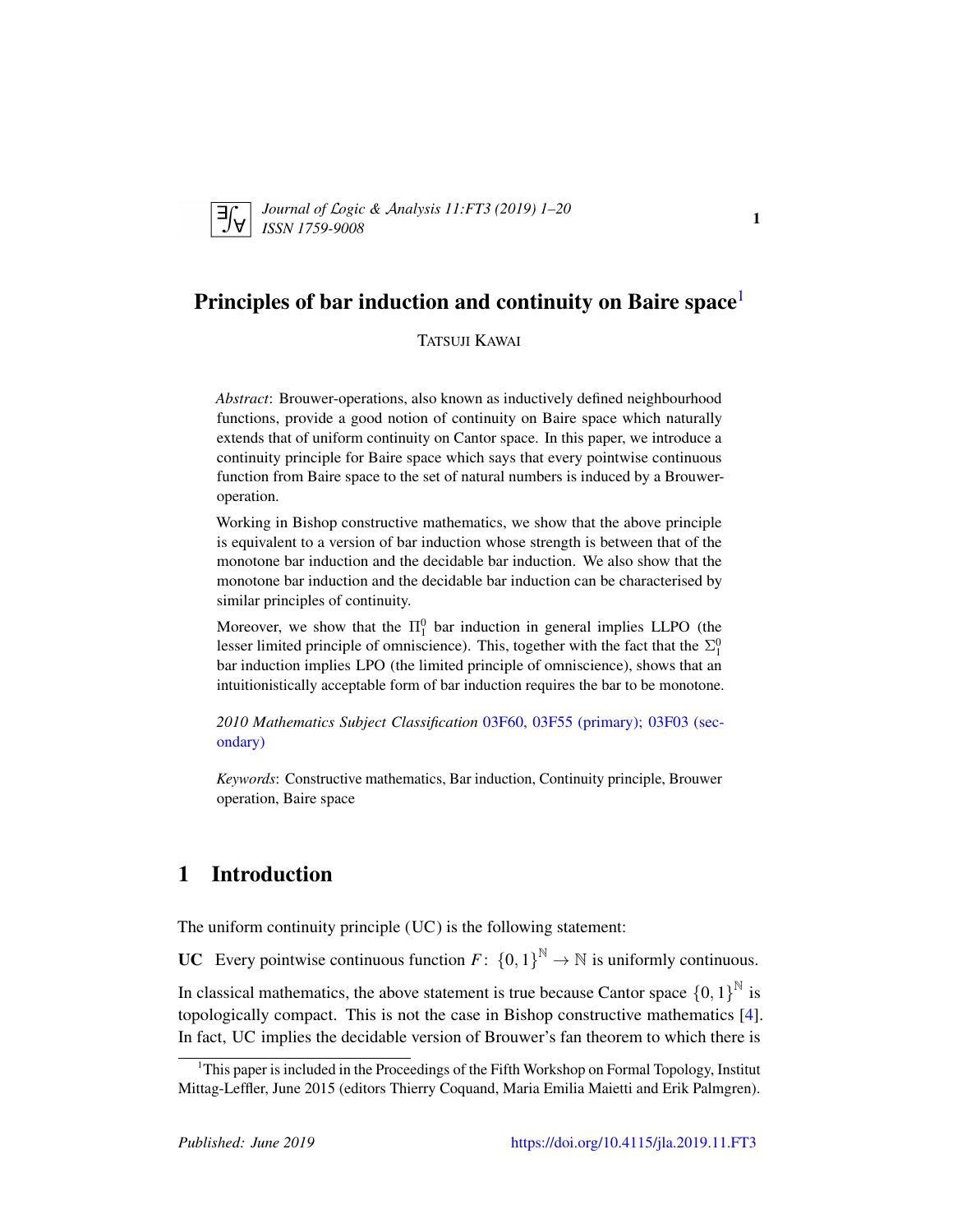a well-known recursive counterexample (see Troelstra and van Dalen [\[10,](#page-18-1) Chapter 4, Section 7.6]). Here, the fan theorem is a statement saying that every bar of Cantor space is uniform (see Section [2](#page-3-0) for terminology).

The connection between UC and the fan theorem is well studied in constructive reverse mathematics (Ishihara  $[6]$ ). It is well known that the fan theorem is equivalent to compactness of Cantor space [\[10,](#page-18-1) Chapter 4, Section 6], and hence it implies UC. Josef Berger [\[2\]](#page-18-3) showed that a weaker version of UC is equivalent to the decidable fan theorem (see also Remark [5.4\)](#page-13-0). In another paper [\[3\]](#page-18-4), he also introduced a variant of fan theorem, called c–FT, and showed that it is equivalent to UC.

In this paper, we establish analogous correspondence between several notions of continuity on Baire space  $\mathbb{N}^{\mathbb{N}}$  and a variety of bar induction. Our focus is on the relation between various versions of bar induction and statements similar to UC, but we consider functions on Baire space instead of Cantor space and replace uniform continuity with a suitable notion of continuity on Baire space. More precisely, we consider a function from  $\mathbb{N}^{\mathbb{N}}$  to  $\mathbb N$  induced by a *Brouwer-operation* (Kreisel and Troelstra [\[9,](#page-18-5) Section 3]) to be a fundamental notion of continuity on Baire space. The notion can be considered as a natural generalisation of that of uniform continuity on Cantor space to the setting of Baire space, since it becomes equivalent to uniform continuity when restricted to Cantor space (see Proposition [3.2\)](#page-8-0).

We now summarise our main contributions. First, we formulate a continuity principle for Baire space called *the principle of Brouwer continuity* (BC), based on the notion of Brouwer-operation. The principle BC states that every pointwise continuous function from Baire space to the set of natural numbers is induced by a Brouwer-operation. Then, we introduce a variant of bar induction, called *the continuous bar induction* (c–BI), and show that c–BI is equivalent to BC. Moreover, we characterise the other versions of bar induction, the monotone bar induction and the decidable bar induction, by a stronger and a weaker version of BC by varying the strength of the premise of BC. Finally, we show that the  $\Pi_1^0$  bar induction (of which c–BI is an instance) in general implies the non-constructive principle LLPO (the lesser limited principle of omniscience), and thus intuitionistically unacceptable.

The relation between several versions of bar induction and continuity axioms (namely strong and weak continuity for numbers, and bar continuity) has been extensively studied by Howard and Kreisel [\[5\]](#page-18-6) and Kreisel and Troelstra [\[9\]](#page-18-5). Some of their results are recalled as corollaries of our work in Section [6](#page-15-0) (Theorem [6.1\)](#page-15-1). Our main contribution is in introducing the bar induction c–BI which is equivalent to BC and characterising the other versions of bar induction by similar principles of continuity. In this way, the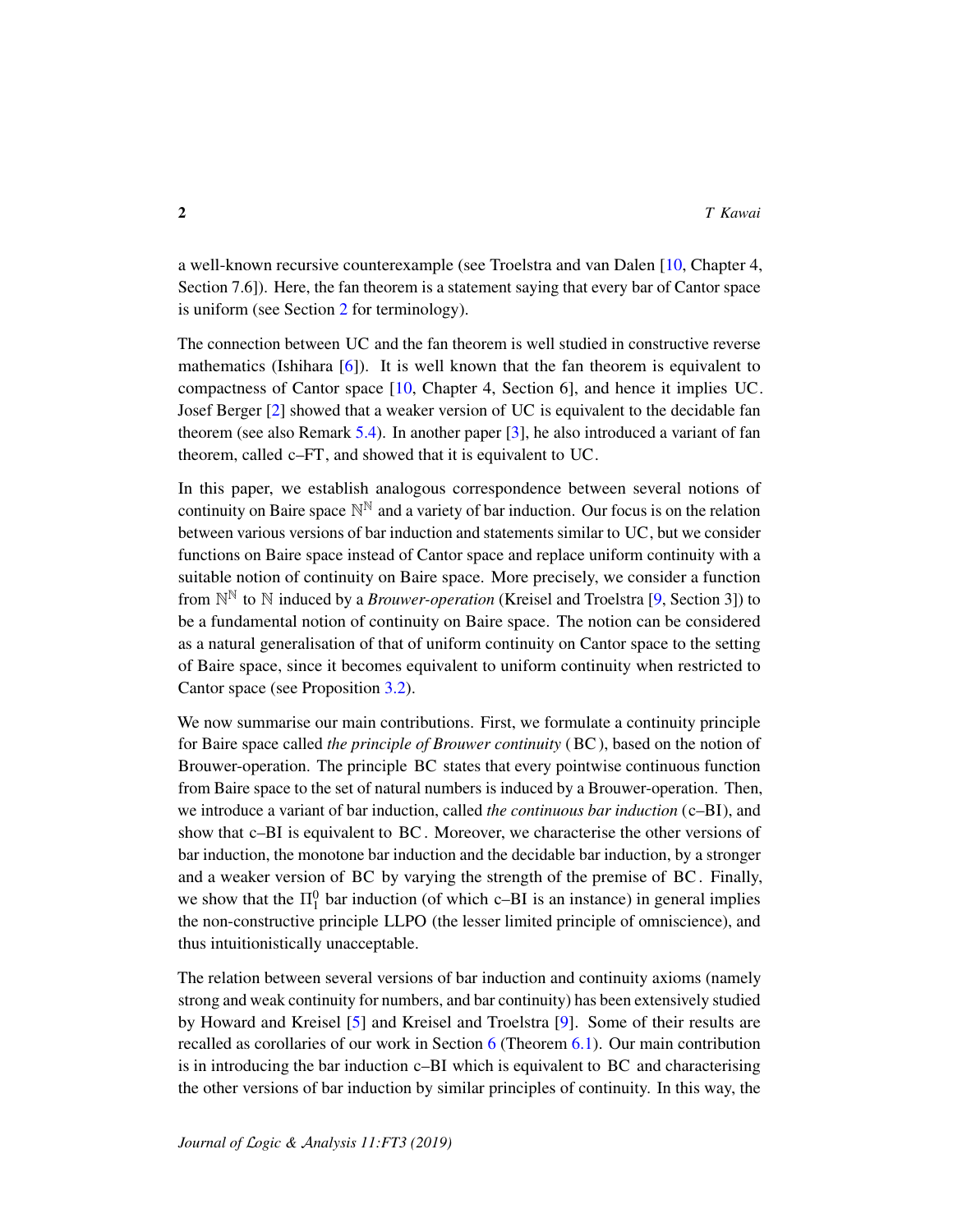difference between various versions of bar induction can be understood as the difference between the notions of continuity involved in the corresponding principles of continuity.

#### Formal system

We work in Bishop constructive mathematics [\[4\]](#page-18-0). However, our work should be formalisable in a suitable extension of intuitionistic arithmetic in all finite types ( $HA^{\omega}$ ), which we now briefly describe.

First, the language of  $HA^{\omega}$  is extended with the types of boolean  $\{0, 1\}$  and finite sequences  ${0, 1}^*$  and  $\mathbb{N}^*$  of  ${0, 1}$  and  $\mathbb{N}$  respectively, together with appropriate constructors and axioms for these types. Second, we assume the following choice axioms:

$$
\mathbf{AC}_{01} \quad (\forall x \in \mathbb{N}) \left( \exists \alpha \in \mathbb{N}^{\mathbb{N}} \right) A(x, \alpha) \to \left( \exists F \in (\mathbb{N}^{\mathbb{N}})^{\mathbb{N}} \right) (\forall x \in \mathbb{N}) A(x, F(x))
$$
\n
$$
\mathbf{AC}_{10}! \quad (\forall \alpha \in \mathbb{N}^{\mathbb{N}}) (\forall x \in \mathbb{N}) \neg B(\alpha, x) \lor B(\alpha, x)
$$
\n
$$
\to \left[ \left( \forall \alpha \in \mathbb{N}^{\mathbb{N}} \right) (\exists ! x \in \mathbb{N}) B(\alpha, x) \to \left( \exists F \in \mathbb{N}^{(\mathbb{N}^{\mathbb{N}})} \right) (\forall \alpha \in \mathbb{N}^{\mathbb{N}}) B(\alpha, F(\alpha)) \right]
$$

Moreover, we add a predicate symbol *K* on  $\mathbb{N}^{\mathbb{N}^*}$  together with the following axioms (for the notation used, see the next subsection):

<span id="page-2-0"></span>K1 
$$
\lambda a.x + 1 \in K
$$

<span id="page-2-1"></span>K2 
$$
\lbrack \alpha(\langle) = 0 \land (\forall x \in \mathbb{N}) \lambda a. \alpha(\langle x \rangle * a) \in K \rbrack \rightarrow \alpha \in K
$$

<span id="page-2-2"></span>K3 
$$
(\forall \alpha \in \mathbb{N}^{\mathbb{N}^*}) [A(Q, \alpha) \to Q(\alpha)] \to K \subseteq Q
$$

where

$$
A(Q, \alpha) \iff (\exists x \in \mathbb{N}) [\alpha = \lambda a.x + 1] \lor [\alpha(\langle) = 0 \land (\forall x \in \mathbb{N}) \lambda a. \alpha(\langle x \rangle * a) \in Q].
$$

The predicate *K* can be understood as being inductively defined by [K1](#page-2-0) and [K2.](#page-2-1)

The system described above can be thought of as an extension of the intuitionistic theory of analysis  $IDB<sub>1</sub>$  described in Kreisel and Troelstra [\[9\]](#page-18-5) to all finite types, together with the axiom of unique choice  $AC_{10}!$ . See Troelstra and van Dalen [\[10,](#page-18-1) [11\]](#page-19-0) for the details of the systems  $HA^{\omega}$  and  $IDB_1$ .

#### Notation

We adopt the following notation in this paper. The letters  $k, n, m, x, y$  range over natural numbers  $\mathbb N$ . The letters  $a, b$  range over the finite sequences  $\mathbb N^*$  of natural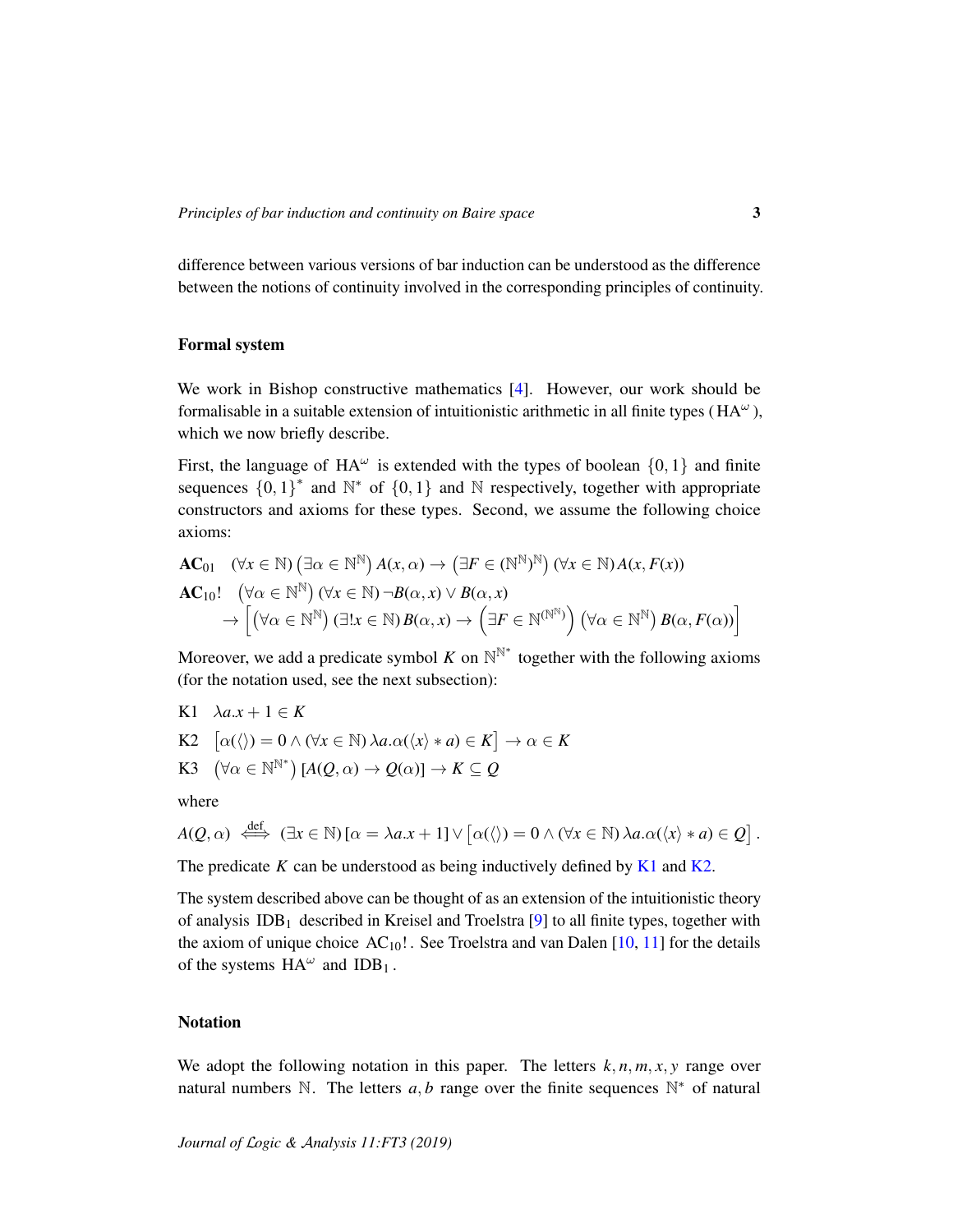numbers or the finite binary sequences  $\{0,1\}^*$ . Greek letters  $\alpha, \beta, \gamma, \ldots$  range over the infinite sequences  $\mathbb{N}^{\mathbb{N}}$  or  $\{0,1\}^{\mathbb{N}}$ . We write |*a*| for the length of *a* and *a* ∗ *b* for the concatenation of *a* and *b*. We write  $\langle \rangle$  and  $\langle n \rangle$  for the empty sequence and a sequence of length 1. We write  $a \preccurlyeq b$  to mean that *a* is an initial segment of *b*. Moreover, we write  $\overline{\alpha}k$  for the initial segment of  $\alpha$  of length k, and we let  $\alpha \in a$  abbreviate  $\overline{\alpha}|a| = a$ . We extend concatenation between finite sequences to the one between finite sequences and infinite sequences by letting  $a * \alpha$  denote the sequence such that  $a * \alpha \in a$  and  $(\forall n \in \mathbb{N})$   $n \geq |a| \rightarrow a * \alpha(n) = \alpha(n - |a|).$ 

We let  $A, B, C, \ldots$  range over the formulas of our system. By a predicate of type  $\mathbb{T}$ , we mean a formula *A* of our system with a free variable of type  $\mathbb T$ . In this case, we write *A* ⊆  $\mathbb{T}$ . For predicates *A*, *B* ⊆  $\mathbb{T}$ , we let *A* ⊆ *B* abbreviate ( $\forall t \in \mathbb{T}$ )*A*(*t*)  $\rightarrow$  *B*(*t*). We sometimes write  $t \in A$  for  $A(t)$ .

### <span id="page-3-0"></span>2 Continuous bar induction

We introduce the principle c–BI, the continuous bar induction, and argue that c–BI naturally extends the fan theorem c–FT by Berger [\[3\]](#page-18-4).

A predicate  $P \subseteq \mathbb{N}^*$  is a *bar* if

$$
(\forall \alpha \in \mathbb{N}^{\mathbb{N}}) (\exists n \in \mathbb{N}) P(\overline{\alpha}n).
$$

A bar *P* is a *c*-*bar* if there exists a function  $\delta : \mathbb{N}^* \to \mathbb{N}$  such that

$$
(\forall a \in \mathbb{N}^*) \left[ P(a) \leftrightarrow (\forall b \in \mathbb{N}^*) \delta(a) = \delta(a * b) \right].
$$

A predicate  $Q \subseteq \mathbb{N}^*$  is *inductive* if

$$
(\forall a \in \mathbb{N}^*) \left[ (\forall n \in \mathbb{N}) Q(a * \langle n \rangle) \to Q(a) \right].
$$

*The continuous bar induction* (c–BI) is the following statement:

**c–BI** For any c–bar  $P \subseteq \mathbb{N}^*$  and a predicate  $Q \subseteq \mathbb{N}^*$ , if  $P \subseteq Q$  and  $Q$  is inductive, then  $Q(\langle\rangle)$ .

In the rest of this section, we relate c–BI to the fan theorem c–FT.

We recall the standard terminology. If *P* and *Q* are predicates of some type T such that  $P \subseteq Q$ , we say that *P* is *detachable* from *Q* if

$$
(\forall t \in \mathbb{T}) Q(t) \to \neg P(t) \vee P(t).
$$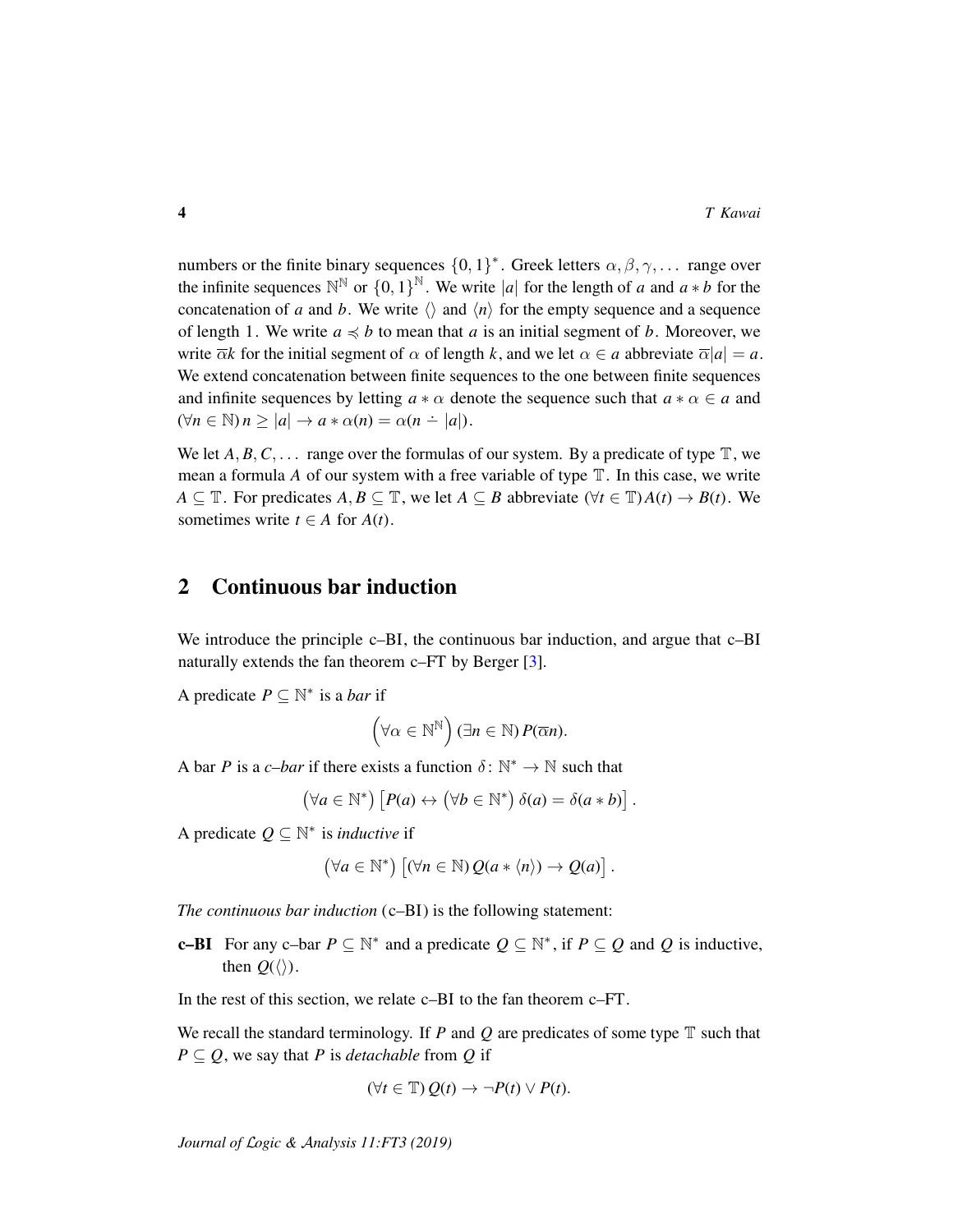A predicate  $C \subseteq \{0,1\}^*$  is a *c–set* if there exists a detachable predicate  $D \subseteq \{0,1\}^*$ such that

$$
(\forall a \in \{0,1\}^*) \Big[ C(a) \leftrightarrow (\forall b \in \{0,1\}^*) D(a*b) \Big].
$$

A predicate  $P \subseteq \{0, 1\}^*$  is a *bar* of the binary tree  $\{0, 1\}^*$  if

$$
(\forall \alpha \in \{0,1\}^{\mathbb{N}}) (\exists n \in \mathbb{N}) P(\overline{\alpha}n).
$$

A bar  $P \subseteq \{0, 1\}^*$  is *uniform* if

$$
(\exists N \in \mathbb{N}) \left( \forall \alpha \in \{0,1\}^{\mathbb{N}} \right) (\exists n \leq N) P(\overline{\alpha}n).
$$

The principle c–FT is the following statement [\[3\]](#page-18-4):

**c–FT** Every bar  $P \subseteq \{0, 1\}^*$  that is a c–set is uniform.

#### Proposition 2.1

<span id="page-4-0"></span>(1) Let  $P \subseteq \{0,1\}^*$  be a bar for the binary sequences. Then, *P* is a c–set if and only if there exists a function  $\delta$ :  $\{0,1\}^* \to \mathbb{N}$  such that

<span id="page-4-1"></span>
$$
(2-1) \qquad (\forall a \in \{0,1\}^*) \left[ P(a) \leftrightarrow (\forall b \in \{0,1\}^*) \delta(a) = \delta(a*b) \right].
$$

<span id="page-4-2"></span> $(2)$  c–BI  $\implies$  c–FT.

**Proof**  $(1)$  ( $\Rightarrow$  ) Suppose that *P* is a c-set that is a bar. Let  $D \subseteq \{0, 1\}^*$  be a detachable predicate such that

$$
(\forall a \in \{0,1\}^*) \left[ P(a) \leftrightarrow (\forall b \in \{0,1\}^*) D(a*b) \right].
$$

Define a function  $\delta$ :  $\{0, 1\}^* \to \mathbb{N}$  by

$$
\delta(a) \stackrel{\text{def}}{=} \begin{cases} 1 & \text{if } D(a), \\ 0 & \text{otherwise.} \end{cases}
$$

Let  $a \in \{0,1\}^*$ , and suppose that  $(\forall b \in \{0,1\}^*) \delta(a) = \delta(a * b)$ . Since *P* is a bar, there exists  $n \in \mathbb{N}$  such that  $P(\overline{a \cdot w} \cdot a)$ , where

$$
0^{\omega} \stackrel{\text{def}}{=} \lambda x.0.
$$

Then, obviously  $\delta(a) = \delta(\overline{a \cdot \theta^{\omega}} n) = 1$ . Hence  $P(a)$ . The converse  $P(a) \rightarrow$  $(\forall b \in \{0, 1\}^*) \delta(a) = \delta(a * b)$  is obvious.

 $(\Leftarrow)$  Let  $\delta$ :  $\{0,1\}^* \to \mathbb{N}$  be a function that satisfies the condition [\(2–1\)](#page-4-1). Define a detachable predicate  $D \subseteq \{0, 1\}^*$  by

$$
D(a) \iff \delta(a) = \delta(a * \langle 0 \rangle) = \delta(a * \langle 1 \rangle).
$$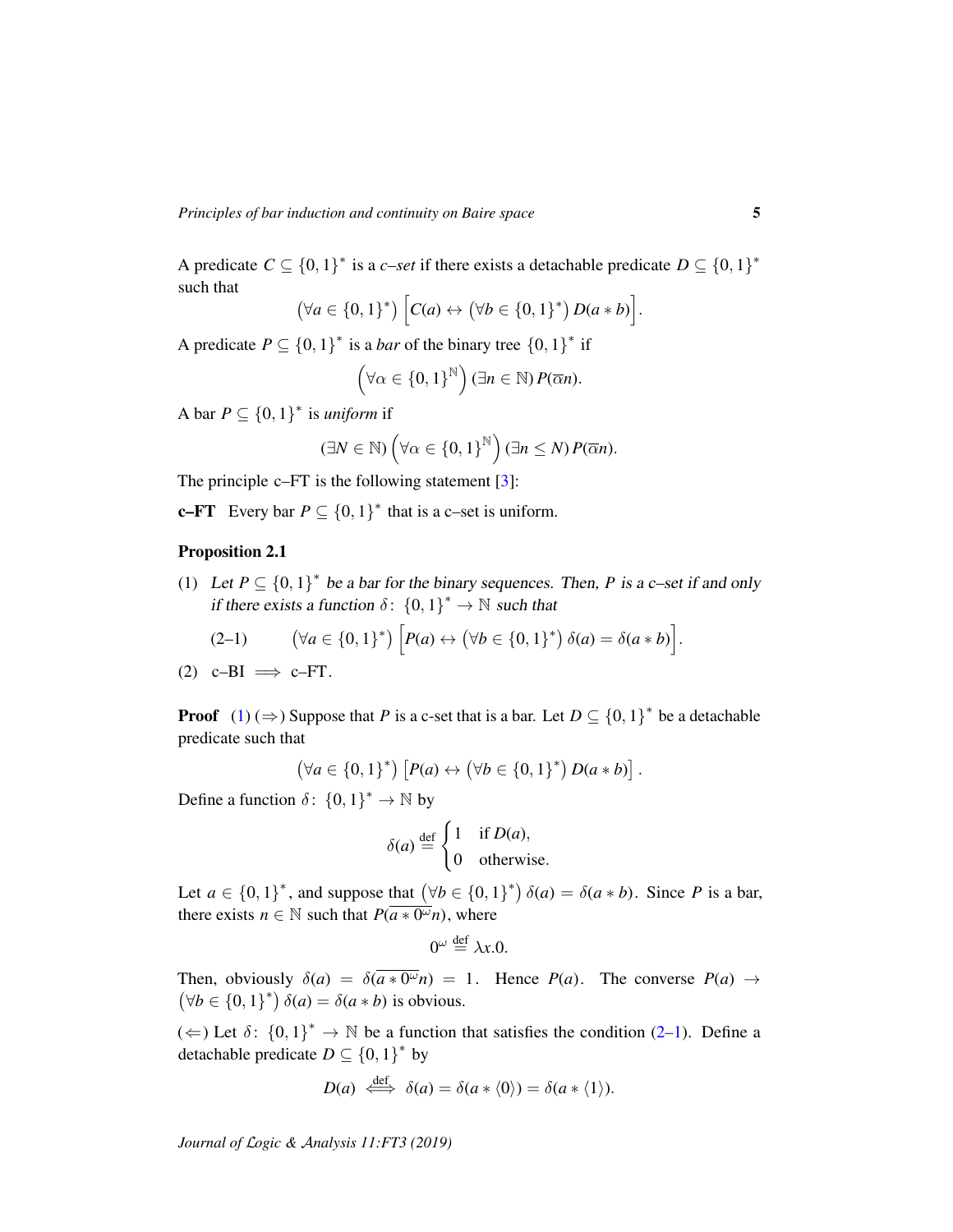Obviously we have  $P(a) \leftrightarrow (\forall b \in \{0, 1\}^*) D(a * b)$ .

[\(2\)](#page-4-2) Assume c–BI. Let  $C \subseteq \{0,1\}^*$  be a c-set which is a bar of the binary tree. By the first part of this proposition, there exists a function  $\delta$ :  $\{0,1\}^* \to \mathbb{N}$  such that

$$
C(a) \leftrightarrow (\forall b \in \{0,1\}^*) \delta(a) = \delta(a * b).
$$

Define a function  $\Gamma: \mathbb{N}^{\mathbb{N}} \to \{0,1\}^{\mathbb{N}}$  by

$$
\Gamma(\alpha) \stackrel{\text{def}}{=} \lambda n. \text{sg}(\alpha(n))
$$

where  $sg(n) \stackrel{\text{def}}{=} \min(1, n)$ . Similarly, we define  $\Gamma^* \colon \mathbb{N}^* \to \{0, 1\}^*$ . Since *C* is a bar, we have  $(\forall \alpha \in \mathbb{N}^{\mathbb{N}})$   $(\exists n \in \mathbb{N})$   $C(\overline{\Gamma(\alpha)}n)$ , ie  $(\forall \alpha \in \mathbb{N}^{\mathbb{N}})$   $(\exists n \in \mathbb{N})$   $C(\Gamma^*(\overline{\alpha}n))$ . Define a predicate  $P \subseteq \mathbb{N}^*$  and a function  $\varepsilon \colon \mathbb{N}^* \to \mathbb{N}$  by:

$$
P(a) \stackrel{\text{def}}{\iff} C(\Gamma^*(a))
$$
  

$$
\varepsilon(a) \stackrel{\text{def}}{=} \delta(\Gamma^*(a))
$$

Then,  $P(a) \leftrightarrow (\forall b \in \mathbb{N}^*) \varepsilon(a) = \varepsilon(a * b)$ , so *P* is a c-bar. Define a predicate  $Q \subseteq \mathbb{N}^*$ by

$$
Q(a) \stackrel{\text{def}}{\iff} (\exists N \in \mathbb{N}) \left( \forall \alpha \in \mathbb{N}^{\mathbb{N}} \right) (\exists n \leq N) P(a * \overline{\alpha} n).
$$

Clearly,  $P \subseteq Q$ . Let  $a \in \mathbb{N}^*$  and suppose that  $(\forall n \in \mathbb{N}) Q(a * \langle n \rangle)$ . Then, there exists  $N \in \mathbb{N}$  such that for each  $i \in \{0, 1\},$ 

$$
(\forall \alpha \in \mathbb{N}^{\mathbb{N}}) (\exists n \leq N) P(a * \langle i \rangle * \overline{\alpha} n).
$$

From the definition of *P*, we see that  $Q(a)$ . Thus,  $Q$  is inductive. Applying c–BI, we obtain  $O(\langle \rangle)$ , which implies

$$
(\exists N \in \mathbb{N}) \left( \forall \alpha \in \{0,1\}^{\mathbb{N}} \right) (\exists n \leq N) C(\overline{\alpha}n).
$$

Thus, we can think of c–BI as a generalisation of c–FT to Baire space.

## <span id="page-5-0"></span>3 The principle of Brouwer continuity

We recall the notion of Brouwer-operation from Kreisel and Troelstra [\[9\]](#page-18-5), which allows us to give a constructive notion of continuity on Baire space which naturally extends the notion of uniform continuity on Cantor space.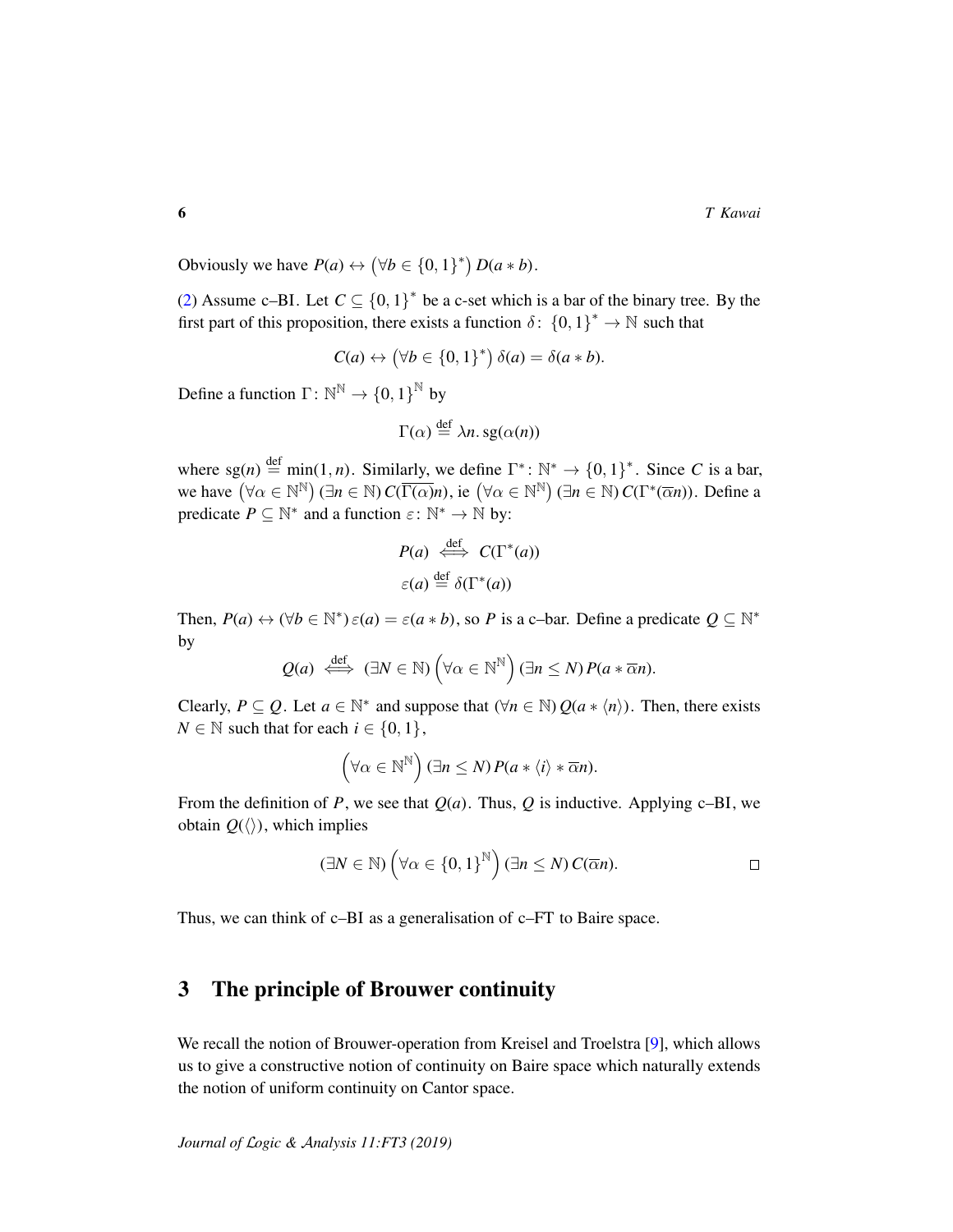The predicate  $K \subseteq \mathbb{N}^{\mathbb{N}^*}$  of *Brouwer-operations* is inductively defined by the following clauses:

<span id="page-6-3"></span>(3-1) 
$$
n \in \mathbb{N}
$$

$$
\lambda a.n + 1 \in K
$$

$$
\gamma(\langle \rangle) = 0 \quad (\forall n \in \mathbb{N}) \lambda a. \gamma(\langle n \rangle * a) \in K
$$

Formally, we assume the existence of a predicate *K* satisfying the axioms  $K1 - K3$  $K1 - K3$ ; see Introduction [1.](#page-0-1) If a Brouwer-operation  $\gamma \in K$  is introduced by the second clause, we write  $\sup_{n \in \mathbb{N}} \gamma_n$  for  $\gamma$ , where

$$
\gamma_n \stackrel{\text{def}}{=} \lambda a. \gamma(\langle n \rangle * a).
$$

Let  $K_0$  be a predicate on  $\mathbb{N}^{\mathbb{N}^*}$  defined by

$$
K_0(\gamma) \stackrel{\text{def}}{\iff} \left(\forall \alpha \in \mathbb{N}^{\mathbb{N}}\right) (\exists n \in \mathbb{N}) \, \gamma(\overline{\alpha}n) > 0 \land \\ \left(\forall a, b \in \mathbb{N}^*\right) \left[\gamma(a) > 0 \to \gamma(a) = \gamma(a * b)\right].
$$

An element of  $K_0$  is called a *neighbourhood function*. Note that every Brouwer-operation is a neighbourhood function.

<span id="page-6-0"></span>Lemma 3.1  $K \subseteq K_0$ .

**Proof** The proof is by induction on *K*. Details can be found in Troelstra and van Dalen [\[10,](#page-18-1) Chapter 4, Proposition 8.5].  $\Box$ 

The converse of Lemma [3.1](#page-6-0) does not necessarily hold; see Lemma [5.2.](#page-12-0)

By AC<sub>10</sub>!, every neighbourhood function  $\gamma \in K_0$  determines a function  $F_{\gamma} \colon \mathbb{N}^{\mathbb{N}} \to \mathbb{N}$ by:

<span id="page-6-2"></span>(3-2) 
$$
F_{\gamma}(\alpha) \stackrel{\text{def}}{=} \gamma \left( \overline{\alpha} \min_{z \in \mathbb{N}} \left[ \gamma(\overline{\alpha} z) > 0 \right] \right) \div 1
$$

A function  $F: \mathbb{N}^{\mathbb{N}} \to \mathbb{N}$  is  $K_0$ -realisable if there exists a neighbourhood function  $\gamma \in K_0$  such that  $F_{\gamma} = F$ . Similarly, a function  $F: \mathbb{N}^{\mathbb{N}} \to \mathbb{N}$  is said to be *K*-realisable if there exists a Brouwer-operation  $\gamma \in K$  such that  $F_{\gamma} = F$ . In both cases, we say that  $\gamma$  *realises* F and write  $\gamma \Vdash F$ .

We now formulate a continuity principle for Baire space, called *the principle of Brouwer continuity* ( BC ):[2](#page-6-1)

**BC** Every pointwise continuous function  $F: \mathbb{N}^{\mathbb{N}} \to \mathbb{N}$  is *K*-realisable.

<span id="page-6-1"></span><sup>&</sup>lt;sup>2</sup>The principle BC is called UCB in [\[7\]](#page-18-7).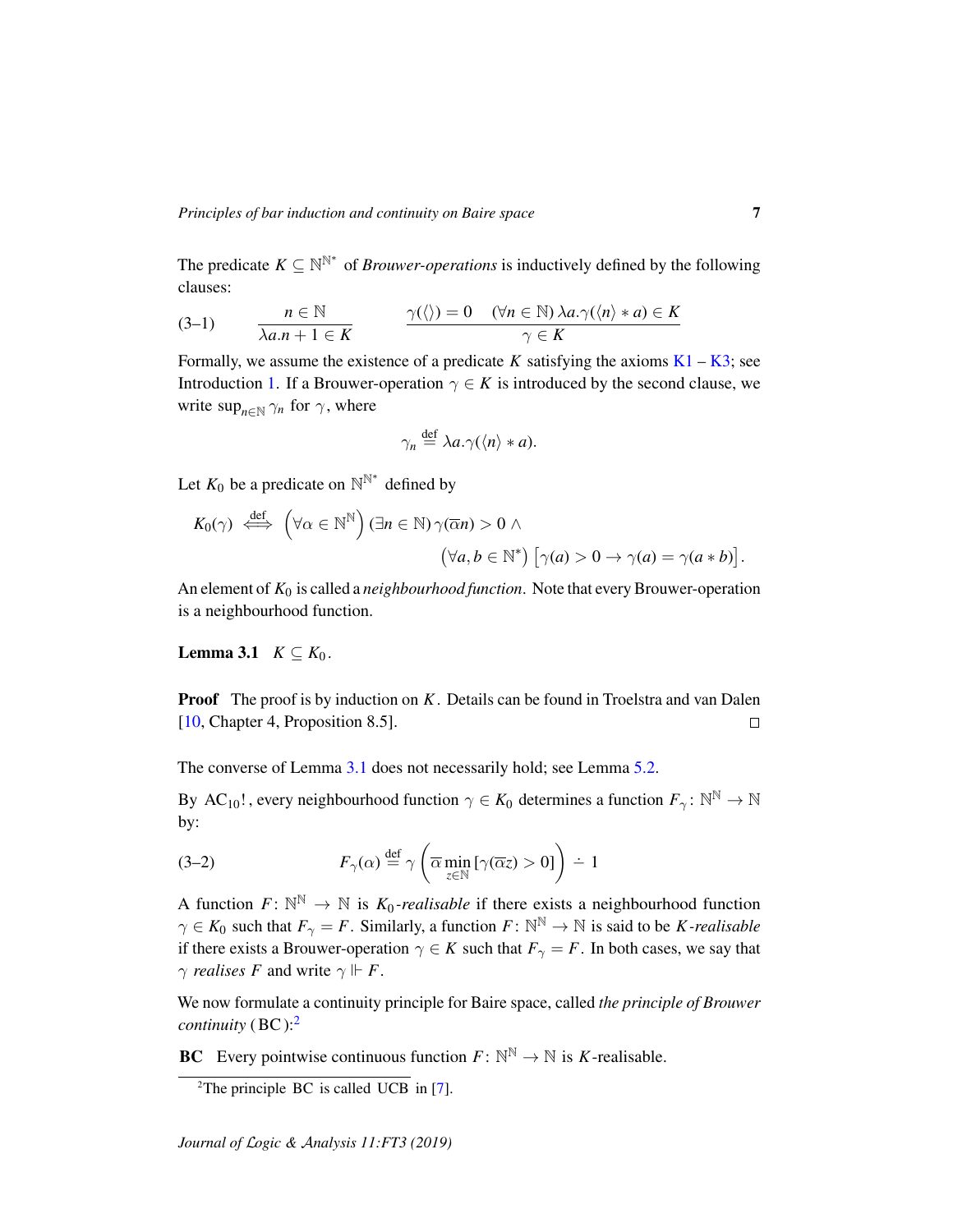Here, recall that a function  $F: \mathbb{N}^{\mathbb{N}} \to \mathbb{N}$  is pointwise continuous if

$$
(\forall \alpha \in \mathbb{N}^{\mathbb{N}}) (\exists n \in \mathbb{N}) (\forall \beta \in \mathbb{N}^{\mathbb{N}}) \overline{\beta}n = \overline{\alpha}n \rightarrow F(\beta) = F(\alpha).
$$

The following argument highlights the difference between pointwise continuity and realisability by neighbourhood functions. Let  $K_1$  be a predicate on  $\mathbb{N}^{\mathbb{N}^*}$  defined by

$$
K_1(\delta) \stackrel{\text{def}}{\iff} (\forall \alpha \in \mathbb{N}^{\mathbb{N}}) (\exists n \in \mathbb{N}) (\forall a \in \mathbb{N}^*) \delta(\overline{\alpha}n) = \delta(\overline{\alpha}n * a).
$$

Note that  $K_0 \subseteq K_1$ , and the predicate  $K_1$  represents the class of c-bars.

Every function  $\delta \in K_1$  determines a pointwise continuous function  $F_{\delta} \colon \mathbb{N}^{\mathbb{N}} \to \mathbb{N}$  in the following way. For each  $\alpha \in \mathbb{N}^{\mathbb{N}}$ , define

(3-3) 
$$
D_{\alpha} \stackrel{\text{def}}{=} \{m \in \mathbb{N} \mid \delta(\overline{\alpha}m) \neq \delta(\overline{\alpha}(m+1))\} \cup \{1\}.
$$

Then,  $D_{\alpha}$  is bounded because  $\delta$  determines a c-bar. By AC<sub>10</sub>!, defined a function  $F_\delta \colon \mathbb{N}^\mathbb{N} \to \mathbb{N}$  by

<span id="page-7-1"></span>
$$
F_{\delta}(\alpha) \stackrel{\text{def}}{=} \delta(\overline{\alpha}(\max D_{\alpha} + 1)).
$$

To see that  $F_\delta$  is pointwise continuous, let  $\alpha \in \mathbb{N}^\mathbb{N}$ . Then, there exists  $n \in \mathbb{N}$  such that  $(\forall a \in \mathbb{N}^*) \delta(\overline{\alpha}n) = \delta(\overline{\alpha}n * a)$ . Then, for any  $\beta \in \overline{\alpha}n$ , we have  $D_{\beta} = D_{\alpha}$ , and so  $F_\delta(\alpha) = F_\delta(\beta)$ . Hence  $F_\delta$  is pointwise continuous. Conversely, every pointwise continuous function  $F: \mathbb{N}^{\mathbb{N}} \to \mathbb{N}$  arises in this way from a function  $\delta \in K_1$  by setting

$$
\delta(a) \stackrel{\text{def}}{=} F(a \ast 0^{\omega}).
$$

In the rest of this section, we relate BC to the uniform continuity principle UC.

First, we adjust the notion of Brouwer-operation to the functions on Cantor space. The predicate  $K_C \subseteq \mathbb{N}^{\{0,1\}^*}$  of *Brouwer-operations* on Cantor space is inductively defined by the following clauses:

$$
\frac{n \in \mathbb{N}}{\lambda a.n + 1 \in K_C}
$$
\n
$$
\frac{\gamma(\langle \rangle) = 0 \quad (\forall i \in \{0, 1\}) \lambda a. \gamma(\langle i \rangle * a) \in K_C}{\gamma \in K_C}
$$

Each Brouwer-operation  $\gamma \in K_C$  determines a continuous function  $F_\gamma$ :  $\{0,1\}^{\mathbb{N}} \to \mathbb{N}$ as in equation [\(3–2\)](#page-6-2). The notion of  $K_C$ -realisable function from  $\{0, 1\}^{\mathbb{N}}$  to  $\mathbb N$  is similarly defined.

In the following proposition, recall that a function  $F: \{0,1\}^{\mathbb{N}} \to \mathbb{N}$  is *uniformly continuous* if

<span id="page-7-0"></span>(3-4) 
$$
(\exists n \in \mathbb{N}) \left(\forall \alpha, \beta \in \{0,1\}^{\mathbb{N}}\right) \overline{\alpha}n = \overline{\beta}n \rightarrow F(\alpha) = F(\beta).
$$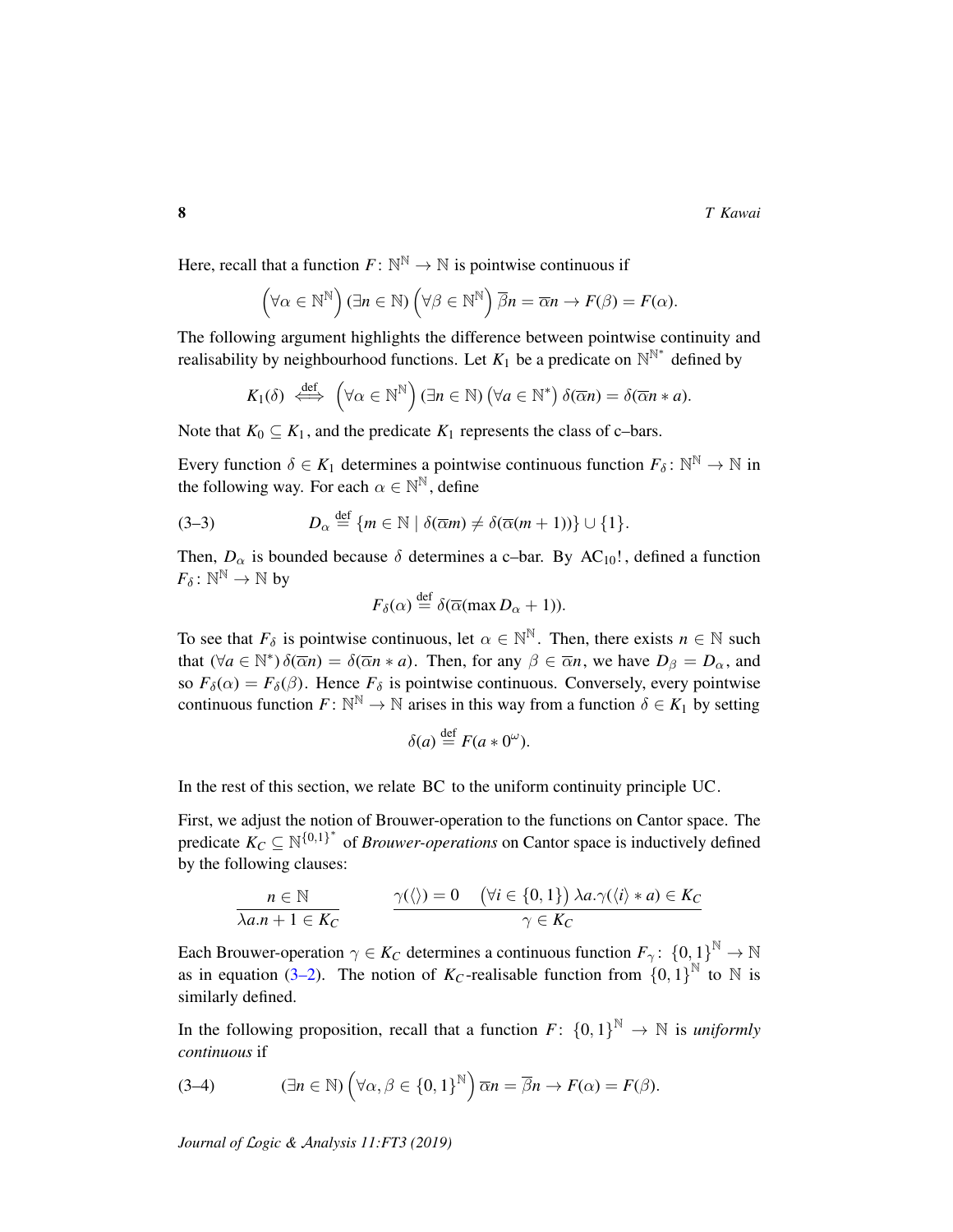<span id="page-8-0"></span>**Proposition 3.2** A function  $F: \{0, 1\}^{\mathbb{N}} \to \mathbb{N}$  is uniformly continuous if and only if *F* is  $K_C$ -realisable.

**Proof**  $(\Rightarrow)$  Define a predicate  $A \subseteq \mathbb{N}$  by

$$
A(n) \iff \left(\forall F \in \mathbb{N}^{\left(\{0,1\}^{\mathbb{N}}\right)}\right) \left[\left(\forall \alpha, \beta \in \{0,1\}^{\mathbb{N}}\right) \left[\overline{\alpha}n = \overline{\beta}n \to F(\alpha) = F(\beta)\right] \to \left(\exists \gamma \in K_C\right)\gamma \Vdash F\right].
$$

It suffices to show that  $A(n)$  for all  $n \in \mathbb{N}$ , which is proved by induction.

 $n = 0$ : Then  $\lambda a.F(0^{\omega}) + 1$  realises *F*.

 $n = k + 1$ : Let  $F: \{0, 1\}^{\mathbb{N}} \to \mathbb{N}$  be a function such that

<span id="page-8-1"></span>
$$
(\forall \alpha, \beta \in \{0,1\}^{\mathbb{N}})\overline{\alpha}n = \overline{\beta}n \rightarrow F(\alpha) = F(\beta).
$$

By induction hypothesis, there exist  $\gamma_0, \gamma_1 \in K_C$  such that for each  $i \in \{0, 1\}$  the Brouwer-operation  $\gamma_i$  realises a function  $F_i$ :  $\{0, 1\}^{\mathbb{N}} \to \mathbb{N}$  given by

$$
(3-5) \t\t F_i(\alpha) \stackrel{\text{def}}{=} F(\langle i \rangle * \alpha).
$$

Define  $\gamma \in K_C$  by  $\gamma(\langle \rangle) \stackrel{\text{def}}{=} 0$ , and  $\lambda a.\gamma(\langle i \rangle * a) \stackrel{\text{def}}{=} \gamma_i$  for  $i \in \{0,1\}$ . Let  $\alpha \in \{0,1\}^{\mathbb{N}}$ , and put  $i = \alpha(0)$ . Since  $\gamma_i \Vdash F_i$ , there exists  $k \in \mathbb{N}$  such that  $\gamma_i(\overline{\alpha_{\geq 1}}k) = F_i(\alpha_{\geq 1}) + 1$ , where  $\alpha_{\geq 1} \stackrel{\text{def}}{=} \lambda n \cdot \alpha(n+1)$ . Then  $\gamma(\overline{\alpha}(k+1)) = F(\alpha) + 1$ . Therefore  $\gamma$  realises *F*.

(←) Suppose that *F* is realised by  $\gamma$  ∈ *K<sub>C</sub>*. We show by induction on *K<sub>C</sub>* that

$$
\left(\forall F\in{\mathbb{N}}^{\{0,1\}^{\mathbb{N}}}\right)\gamma \Vdash F\to ``F~\text{is uniformly continuous''}
$$

where " $F$  is uniformly continuous" is the formula of the form  $(3-4)$ .

 $\gamma = \lambda a.n + 1$ : Then  $\gamma$  realises the constant function  $\lambda \alpha.n$ , which is uniformly continuous.

 $\gamma(\langle \rangle) = 0 \wedge (\forall i \in \{0, 1\}) \lambda a. \gamma(\langle i \rangle * a) \in K_C$ : Let  $F: \{0, 1\}^{\mathbb{N}} \to \mathbb{N}$  be a function such that  $\gamma \Vdash F$ . Then, for each  $i \in \{0, 1\}$  we have  $\lambda a. \gamma(\langle i \rangle * a) \Vdash F_i$ , where  $F_i$  is defined as in [\(3–5\)](#page-8-1). By induction hypothesis,  $F_i$  is uniformly continuous for each  $i \in \{0, 1\}$ . Hence *F* is uniformly continuous.  $\Box$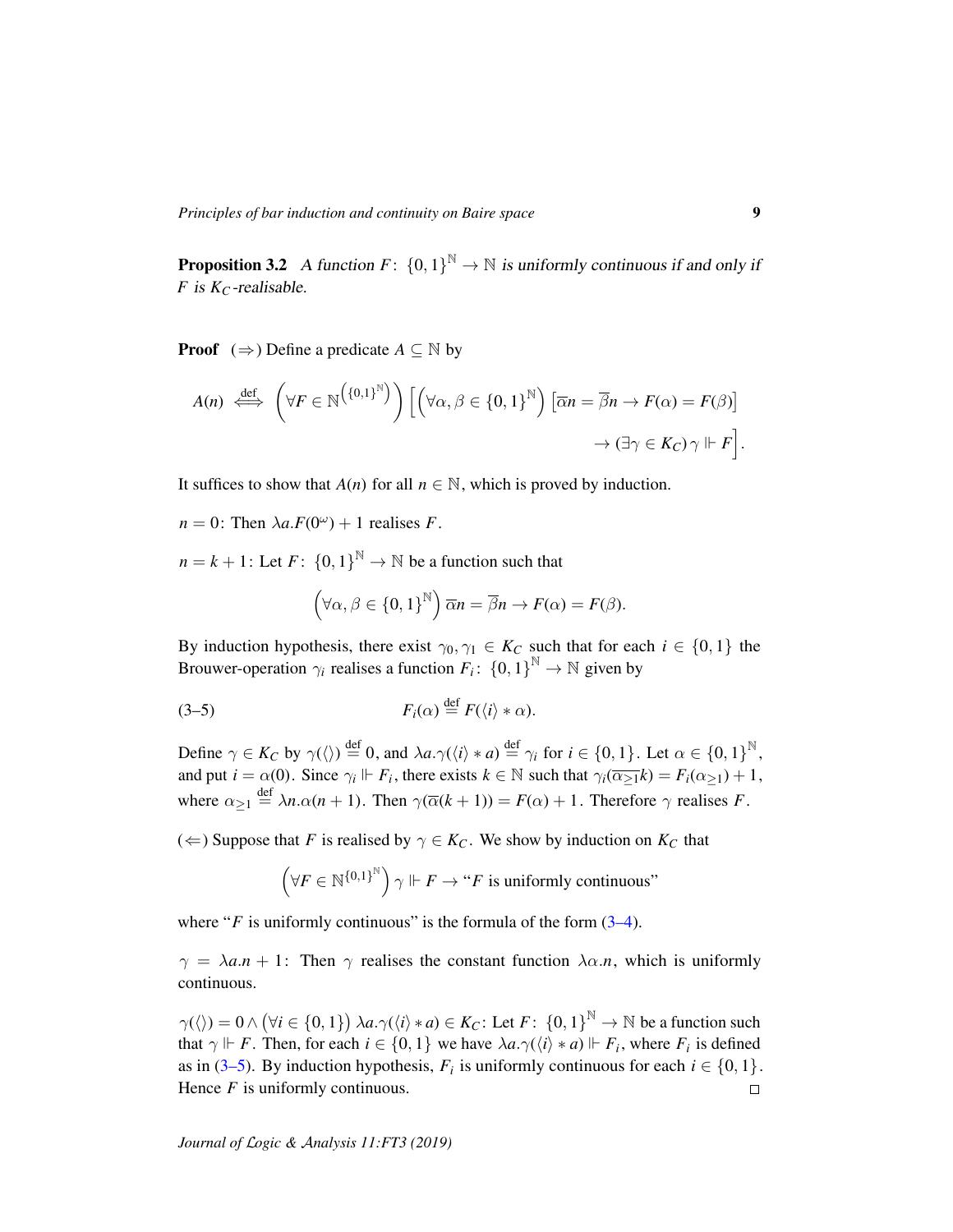## 4 Equivalence of c–BI and BC

The aim of this section is to prove the following equivalence.

<span id="page-9-3"></span>Theorem 4.1 c–BI  $\iff$  BC.

First, we prove the direction  $(\Rightarrow)$ .

**Proposition 4.2** c–BI  $\implies$  BC.

**Proof** Assume c-BI. Let  $F: \mathbb{N}^{\mathbb{N}} \to \mathbb{N}$  be a pointwise continuous function. Define a function  $\delta: \mathbb{N}^{\mathbb{N}} \to \mathbb{N}$  and a predicate  $P \subseteq \mathbb{N}^*$  by:

$$
\delta(a) \stackrel{\text{def}}{=} F(a * 0^{\omega})
$$
  

$$
P(a) \stackrel{\text{def}}{\iff} (\forall b \in \mathbb{N}^*) \delta(a) = \delta(a * b)
$$

Since *F* is pointwise continuous, *P* is a c-bar. Define a predicate  $Q \subseteq \mathbb{N}^*$  by

<span id="page-9-1"></span> $(4-1)$   $Q(a) \stackrel{\text{def}}{\iff} (\exists \gamma \in K) (\forall b \in \mathbb{N}^*) \gamma(b) > 0 \rightarrow P(a * b) \land \gamma(b) = \delta(a * b) + 1.$ We show that

<span id="page-9-0"></span>(1)  $P \subseteq Q$ , and

<span id="page-9-2"></span>(2) *Q* is inductive.

[\(1\)](#page-9-0) Let  $a \in \mathbb{N}^*$  such that  $P(a)$ . Define  $\gamma \in K$  by  $\gamma \stackrel{\text{def}}{=} \lambda b.\delta(a) + 1$ . Then,  $\gamma$  is a witness of the existential quantifier in  $(4-1)$ . Thus  $Q(a)$ .

[\(2\)](#page-9-2) Let  $a \in \mathbb{N}^*$  and suppose that  $(\forall n \in \mathbb{N}) Q(a * \langle n \rangle)$ . By AC<sub>01</sub>, there exists a sequence  $(\gamma_n)_{n \in \mathbb{N}}$  of Brouwer-operations such that

$$
(\forall n \in \mathbb{N}) (\forall b \in \mathbb{N}^*) \gamma_n(b) > 0 \rightarrow P(a * \langle n \rangle * b) \land \gamma_n(b) = \delta(a * \langle n \rangle * b) + 1.
$$

Put  $\gamma \stackrel{\text{def}}{=} \sup_{n \in \mathbb{N}} \gamma_n$ . Let  $b \in \mathbb{N}^*$ , and suppose that  $\gamma(b) > 0$ . Then, there exist  $n \in \mathbb{N}$ and  $b' \in \mathbb{N}^*$  such that  $b = \langle n \rangle * b' \land \gamma_n(b') > 0$ . Thus,  $P(a * \langle n \rangle * b') \land \gamma_n(b') = 0$  $\delta(a * \langle n \rangle * b') + 1$ , that is  $P(a * b) \land \gamma(b) = \delta(a * b) + 1$ . Hence  $Q(a)$ .

By c–BI, we obtain  $Q(\langle \rangle)$ , ie there exists  $\gamma \in K$  such that

$$
(\forall a \in \mathbb{N}^*) \gamma(a) > 0 \to P(a) \land \gamma(a) = \delta(a) + 1.
$$

Therefore  $\gamma$  realises *F*.

To prove the direction ( $\Leftarrow$ ) of Theorem [4.1,](#page-9-3) we need some preliminaries.

*Journal of* L*ogic &* A*nalysis 11:FT3 (2019)*

 $\Box$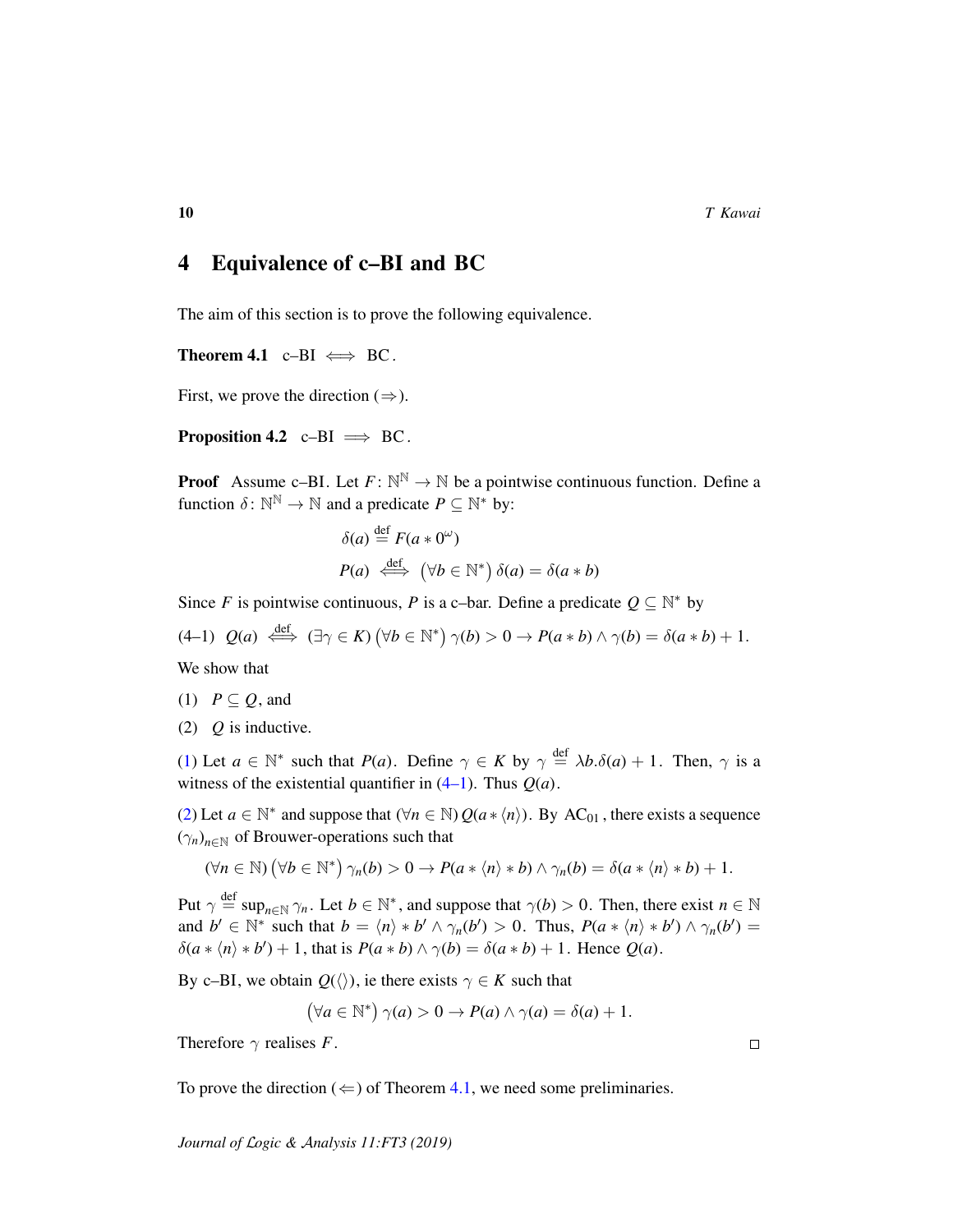<span id="page-10-2"></span>**Lemma 4.3** (Kreisel and Troelstra [\[9,](#page-18-5) Theorem 3.1.2]) Let Q be a predicate on  $\mathbb{N}^*$ .

$$
(\forall \gamma \in K) \left[ P_{\gamma} \subseteq Q \land (\forall a \in \mathbb{N}^*) \left[ (\forall n \in \mathbb{N}) Q(a * \langle n \rangle) \to Q(a) \right] \to Q(\langle \rangle) \right]
$$

where  $P_{\gamma} \stackrel{\text{def}}{=} \{a \in \mathbb{N}^* \mid \gamma(a) > 0\}.$ 

Then

Proof See Kreisel and Troelstra [\[9,](#page-18-5) Theorem 3.1.2].

We prove the following two lemmas for the sake of completeness.

<span id="page-10-0"></span>Lemma 4.4 (Troelstra and van Dalen [\[10,](#page-18-1) Exercise 4.8.5])

$$
(\forall \gamma \in K) (\forall \gamma' \in K_0) \left[ (\forall a \in \mathbb{N}^*) \left[ \gamma(a) > 0 \rightarrow \gamma'(a) > 0 \right] \rightarrow \gamma' \in K \right].
$$

Proof By induction on *K*.

 $\gamma = \lambda a.n + 1$ : For any  $\gamma' \in K_0$ , if  $(\forall a \in \mathbb{N}^*) \gamma(a) > 0 \rightarrow \gamma'(a) > 0$ , then  $\gamma'$  is a constant function with a positive value. Thus  $\gamma' \in K$ .

 $\gamma = \sup_{n \in \mathbb{N}} \gamma_n$ : Let  $\gamma' \in K_0$  and suppose that  $(\forall a \in \mathbb{N}^*) \gamma(a) > 0 \rightarrow \gamma'(a) > 0$ . Then, for each  $n \in \mathbb{N}$ , we have  $\gamma'_n \stackrel{\text{def}}{=} \lambda a.\gamma'(\langle n \rangle * a) \in K_0$  and  $(\forall a \in \mathbb{N}^*) \gamma_n(a) >$  $0 \to \gamma'_n(a) > 0$ . By induction hypothesis, we have  $\gamma'_n \in K$  for all  $n \in \mathbb{N}$ . Since  $\gamma' = \sup_{n \in \mathbb{N}} \gamma'_n$ , we conclude  $\gamma' \in K$ .  $\Box$ 

<span id="page-10-1"></span>Lemma 4.5 (Troelstra and van Dalen [\[10,](#page-18-1) Exercises 4.8.6])

$$
(\forall \gamma \in K) \lambda a.\gamma(a) \cdot \text{sg}(|a| \dot{-} \gamma(a)) \in K.
$$

**Proof** By induction on *K*. Put  $\gamma' \stackrel{\text{def}}{=} \lambda a.\gamma(a) \cdot \text{sg}(|a| - \gamma(a))$ .

 $\gamma = \lambda a.n + 1$ : This follows from Kreisel and Troelstra [\[9,](#page-18-5) Theorem 3.2.2 (iv), (vi)]. Alternatively, it is clear that  $\lambda a.(n + 1) \cdot sg(|a| - (n + 1))$  is introduced in *K* by  $(n+2)$ -times applications of the second clause of  $(3-1)$ .

 $\gamma = \sup_{n \in \mathbb{N}} \gamma_n$ : By induction hypothesis, we have  $\gamma'_n \in K$  for all  $n \in \mathbb{N}$ . Put  $\xi \stackrel{\text{def}}{=} \sup_{n \in \mathbb{N}} \gamma'_n \in K$ . Let  $a \in \mathbb{N}^*$  and suppose that  $\xi(a) > 0$ . Then, there exist  $n \in \mathbb{N}$ and  $a' \in \mathbb{N}^*$  such that  $a = \langle n \rangle * a'$  and  $\gamma'_n(a') > 0$ . Thus  $\gamma'(a) = \gamma(a) \cdot sg(|a| - \gamma(a)) > 0$ . Clearly, we have  $\gamma' \in K_0$ . Hence  $\gamma' \in K$  by Lemma [4.4.](#page-10-0)  $\Box$ 

We now prove the direction ( $\Leftarrow$ ) of Theorem [4.1.](#page-9-3)

*Journal of* L*ogic &* A*nalysis 11:FT3 (2019)*

 $\Box$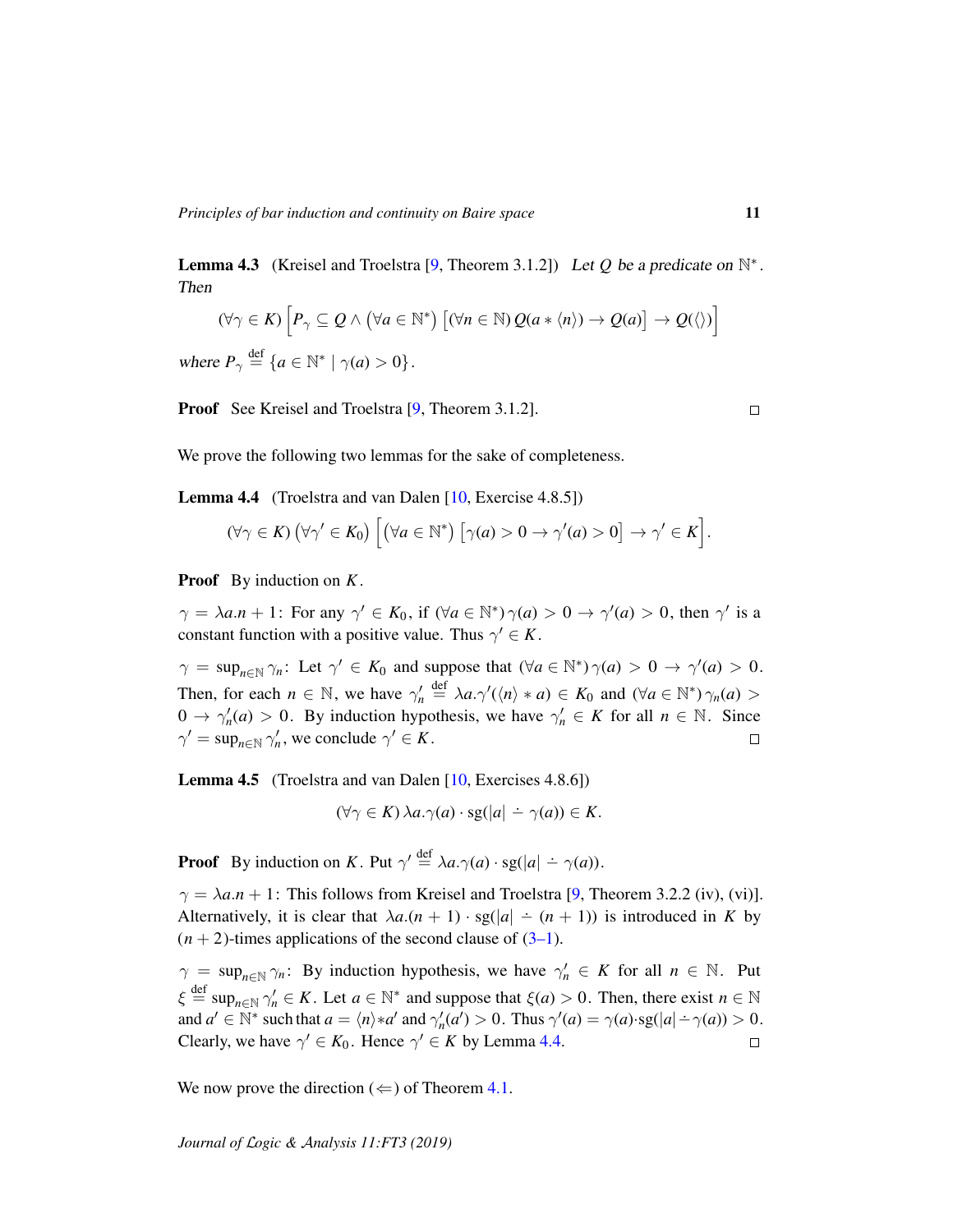<span id="page-11-0"></span>**Proposition 4.6** BC  $\implies$  c-BI.

**Proof** Let  $P \subseteq \mathbb{N}^*$  be a bar, and let  $\delta: \mathbb{N}^* \to \mathbb{N}$  be a function such that  $P(a) \leftrightarrow$  $(\forall b \in \mathbb{N}^*) \delta(a) = \delta(a * b)$ . Let  $Q \subseteq \mathbb{N}^*$  be an inductive predicate such that  $P \subseteq Q$ . Define a function  $F: \mathbb{N}^{\mathbb{N}} \to \mathbb{N}$  by

$$
F(\alpha) \stackrel{\text{def}}{=} \max D_{\alpha}
$$

where  $D_{\alpha}$  is given by [\(3–3\)](#page-7-1). Then, *F* is pointwise continuous. By BC, there exists a Brouwer-operation  $\gamma \in K$  such that  $F_{\gamma} = F$ . By Lemma [4.5,](#page-10-1) we may assume that  $(\forall a \in \mathbb{N}^*) \gamma(a) > 0 \rightarrow |a| > \gamma(a)$ . Let  $a \in \mathbb{N}^*$  such that  $\gamma(a) > 0$ . Let  $b \in \mathbb{N}^*$ . Then,  $|a| > \gamma(a) \wedge \gamma(a) = \gamma(a * b)$  so that

$$
|a| > \max D_{a*0^{\omega}} + 1 = \max D_{a*b*0^{\omega}} + 1.
$$

Thus  $\delta(a) = \delta(a * b)$ . Hence  $P(a)$ , and so  $Q(a)$ . By Proposition [4.3,](#page-10-2) we obtain  $Q(\langle\rangle)$ .  $\Box$ 

This completes the proof of Theorem [4.1.](#page-9-3) We note that the structure of the proof of Proposition [4.6](#page-11-0) is quite similar to the proof of the implication  $UC \implies c$ –FT by Berger [\[3,](#page-18-4) Proposition 2].

## 5 Characterisation of bar inductions by continuity principles

We show that the decidable bar induction and the monotone bar induction can be characterised by statements similar to BC .

#### 5.1 Decidable bar induction

The decidable bar induction  $BI<sub>D</sub>$  is the following statement:

**BI**<sub>D</sub> For any detachable bar  $P \subseteq \mathbb{N}^*$  and a predicate  $Q \subseteq \mathbb{N}^*$ , if  $P \subseteq Q$  and Q is inductive, then  $Q(\langle \rangle)$ .

We relate  $BI_D$  to two notions of continuity.

First, recall that in Section [3](#page-5-0) we defined a function  $F: \mathbb{N}^{\mathbb{N}} \to \mathbb{N}$  to be  $K_0$ -realisable if there exists a neighbourhood function  $\gamma \in K_0$  such that  $F_\gamma = F$ .

Next, given a function  $F: \mathbb{N}^{\mathbb{N}} \to \mathbb{N}$ , a function  $g: \mathbb{N}^{\mathbb{N}} \to \mathbb{N}$  is a *modulus* of F if

<span id="page-11-1"></span>(5-1) 
$$
\left(\forall \alpha \in \mathbb{N}^{\mathbb{N}}\right) (\forall \beta \in \overline{\alpha}g(\alpha)) F(\beta) = F(\alpha).
$$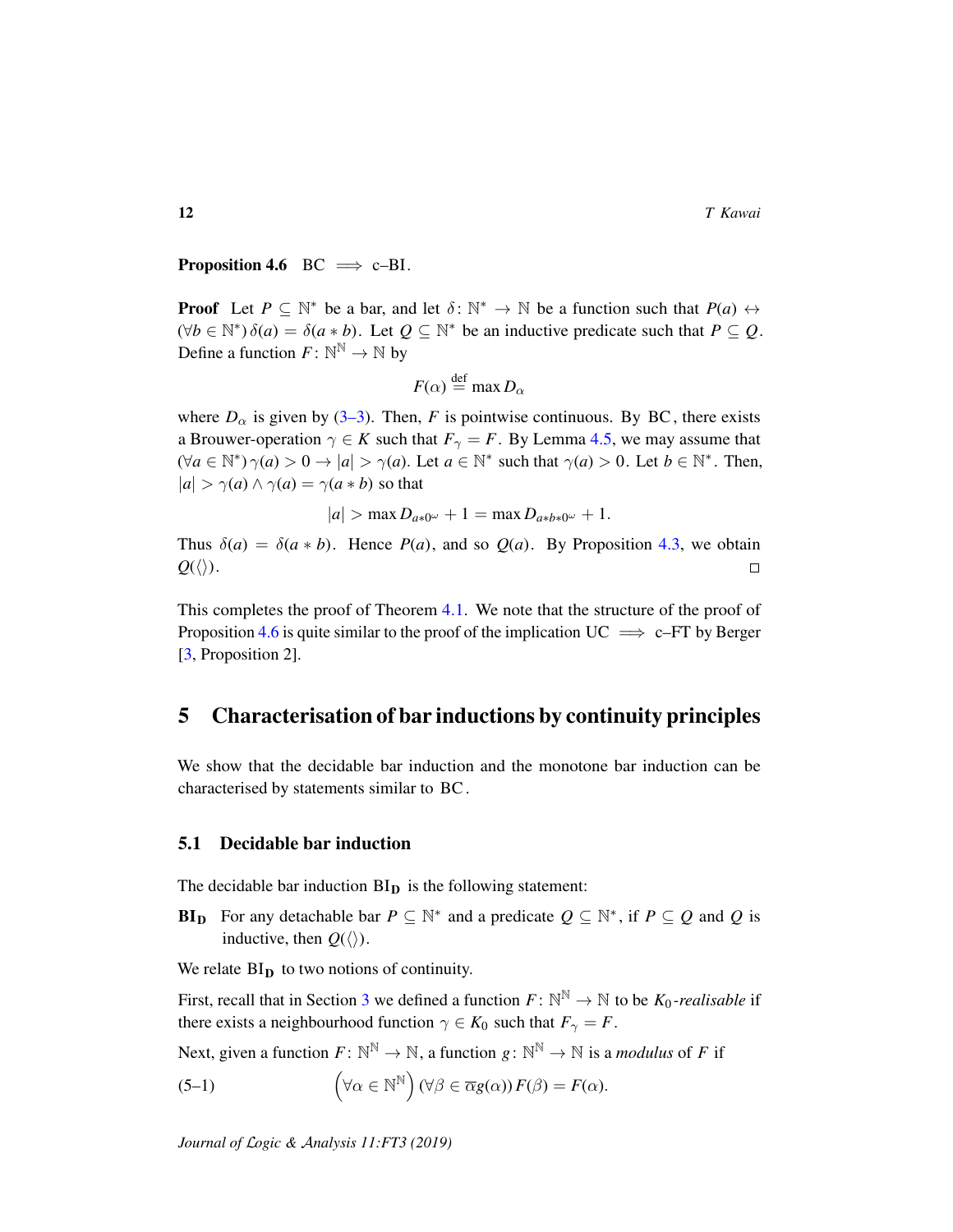The following lemma is due to Beeson [\[1,](#page-18-8) Chapter VI, Section 8, Exercise 8].<sup>[3](#page-12-1)</sup>

<span id="page-12-2"></span>**Lemma 5.1** A function  $F: \mathbb{N}^{\mathbb{N}} \to \mathbb{N}$  is  $K_0$ -realisable if and only if F has a pointwise continuous modulus of continuity.

**Proof** Suppose that *F* is realised by  $\gamma \in K_0$ . By AC<sub>10</sub>!, define  $g: \mathbb{N}^{\mathbb{N}} \to \mathbb{N}$  by

$$
g(\alpha) \stackrel{\text{def}}{=} \min \{ n \in \mathbb{N} \mid \gamma(\overline{\alpha}n) > 0 \} .
$$

Then, *g* is a modulus of *F*. It is also clear that *g* is pointwise continuous.

Conversely, suppose that *F* has a pointwise continuous modulus  $g: \mathbb{N}^{\mathbb{N}} \to \mathbb{N}$ . Define a function  $\gamma: \mathbb{N}^* \to \mathbb{N}$  by

$$
\gamma(a) \stackrel{\text{def}}{=} \begin{cases} F(a * 0^{\omega}) + 1 & \text{if } (\exists a' \preccurlyeq a) |a'| \ge g(a' * 0^{\omega}), \\ 0 & \text{otherwise.} \end{cases}
$$

We show that  $\gamma \in K_0$  and that  $\gamma$  realises F. Let  $\alpha \in \mathbb{N}^{\mathbb{N}}$ . Since g is pointwise continuous, there exists  $n \in \mathbb{N}$  such that  $n \geq g(\overline{\alpha}n * 0^{\omega})$ . Since *g* is a modulus of *F*,

$$
\gamma(\overline{\alpha}n) = F(\overline{\alpha}n * 0^{\omega}) + 1 = F(\alpha) + 1.
$$

Next, let  $a \in \mathbb{N}^*$  and suppose that  $\gamma(a) > 0$ . Then, there exists  $a' \preccurlyeq a$  such that  $|a'| \ge g(a' * 0^{\omega})$ . Thus,  $F(a' * 0^{\omega}) = F(a * 0^{\omega}) = F(a * b * 0^{\omega})$  for all  $b \in \mathbb{N}^*$ . Hence,  $(\forall b \in \mathbb{N}^*) \gamma(a) = \gamma(a * b)$ . Therefore,  $\gamma \in K_0$  and  $\gamma$  realises *F*.  $\Box$ 

We recall the following result from Troelstra and van Dalen [\[10,](#page-18-1) Proposition 8.13 (i)].

<span id="page-12-0"></span>Lemma 5.2 BI<sub>D</sub>  $\iff$   $K = K_0$ .

Proof See Troelstra and van Dalen [\[10,](#page-18-1) Proposition 8.13 (i)].  $\Box$ 

<span id="page-12-4"></span>Proposition 5.3 The following are equivalent.

- $(1)$  BI<sub>D</sub>.
- <span id="page-12-3"></span>(2) Every  $K_0$ -realisable function  $F: \mathbb{N}^{\mathbb{N}} \to \mathbb{N}$  is K-realisable.
- (3) Every function  $F: \mathbb{N}^{\mathbb{N}} \to \mathbb{N}$  which has a pointwise continuous modulus is *K*realisable.

<span id="page-12-1"></span><sup>3</sup> In Beeson [\[1\]](#page-18-8), neighbourhood functions are called *associates*.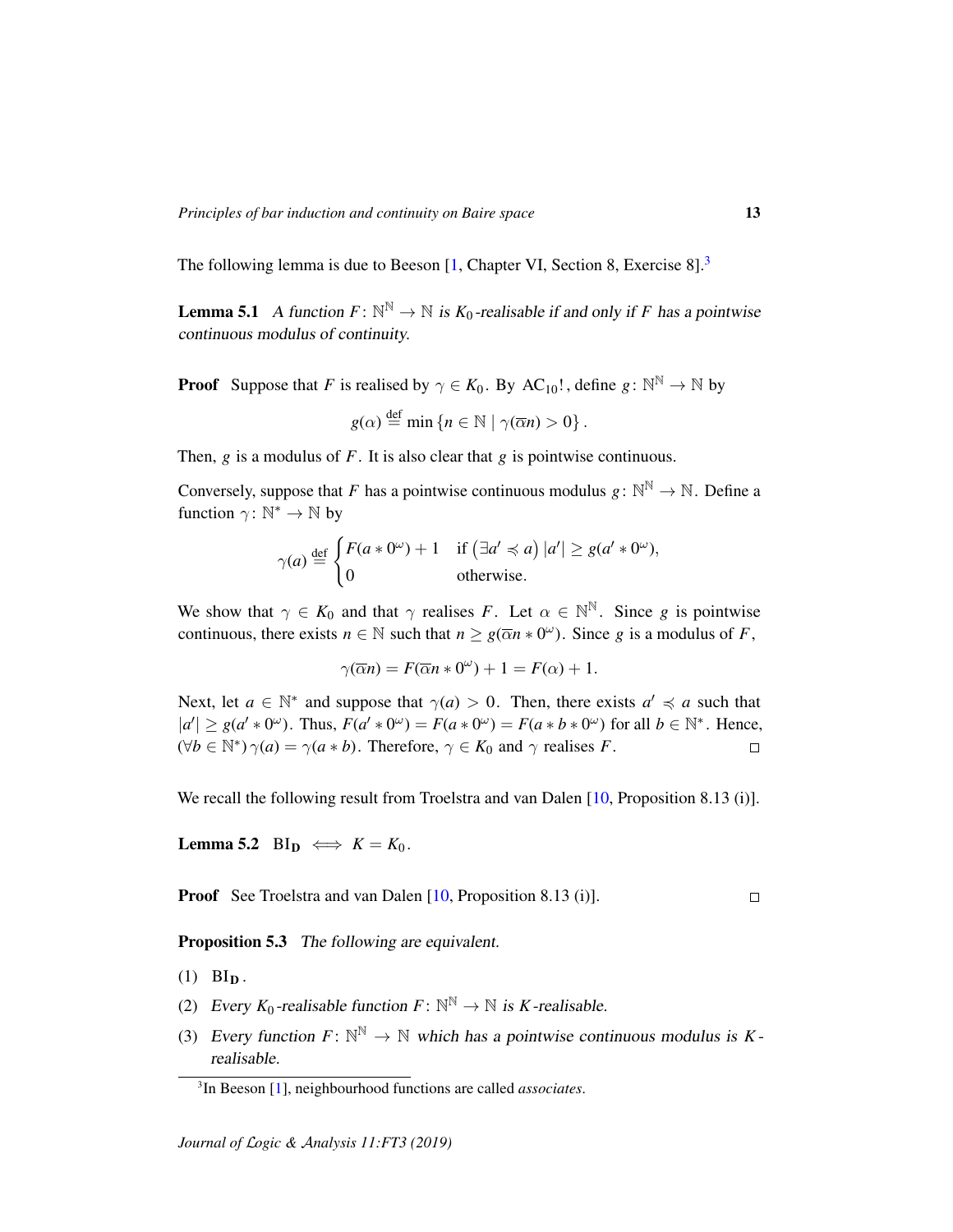**Proof** In view of Lemma [5.1](#page-12-2) and Lemma [5.2,](#page-12-0) it suffices to show that [\(2\)](#page-12-3) implies  $K_0 \subseteq K$ .

Assume [\(2\)](#page-12-3). Let  $\gamma \in K_0$ . Define a neighbourhood function  $\gamma' \in K_0$  by

$$
\gamma'(a) \stackrel{\text{def}}{=} \begin{cases} 0 & \text{if } (\forall b \preccurlyeq a) \gamma(b) = 0, \\ \min \{|b| \mid b \preccurlyeq a \land \gamma(b) > 0\} + 1 & \text{otherwise.} \end{cases}
$$

By the assumption, there exists a Brouwer-operation  $\xi \in K$  that realises the function  $F_{\gamma'} : \mathbb{N}^{\mathbb{N}} \to \mathbb{N}$  induced by  $\gamma'$ . By Lemma [4.5,](#page-10-1) we may assume that

$$
(\forall a \in \mathbb{N}^*) \xi(a) > 0 \to |a| > \xi(a).
$$

Let  $a \in \mathbb{N}^*$ , and suppose that  $\xi(a) > 0$ . Then,  $|a| > \xi(a) = F_{\gamma'}(a * 0^{\omega}) + 1$ . Thus, there exists  $k \in \mathbb{N}$  such that  $\gamma'(\overline{a \cdot 0^{\omega}}k) = F_{\gamma'}(a \cdot 0^{\omega}) + 1$ . By the definition of  $\gamma'$ , there exists  $b \preccurlyeq \overline{a \ast 0^\omega} k$  such that  $\gamma(b) > 0$  and  $|b| + 1 = \gamma'(\overline{a \ast 0^\omega} k)$ . Hence  $b \preccurlyeq a$ so that  $\gamma(a) > 0$ . By Lemma [4.4,](#page-10-0) we obtain  $\gamma \in K$ .  $\Box$ 

<span id="page-13-0"></span>Remark 5.4 The decidable fan theorem is a version of the fan theorem formulated with respect to decidable bars on  ${0, 1}^*$ . Berger [\[2\]](#page-18-3) showed that the decidable fan theorem and the following statement are equivalent:

Every function  $F: \{0,1\}^{\mathbb{N}} \to \mathbb{N}$  which has a pointwise continuous modulus is uniformly continuous.

Here, a modulus of  $F: \{0,1\}^{\mathbb{N}} \to \mathbb{N}$  is similarly defined as in [\(5–1\)](#page-11-1). Proposition [5.3](#page-12-4) says that this characterisation naturally extends to the decidable bar induction.

#### 5.2 Monotone bar induction

The monotone bar induction  $BI_M$  is the following statement:

**BI**M For any monotone bar  $P \subseteq \mathbb{N}^*$  and a predicate  $Q \subseteq \mathbb{N}^*$ , if  $P \subseteq Q$  and Q is inductive, then  $Q(\langle \rangle)$ .

Here, a bar  $P \subseteq \mathbb{N}^*$  is *monotone* if  $(\forall a, b \in \mathbb{N}^*) P(a) \rightarrow P(a * b)$ .

A predicate  $R \subseteq \mathbb{N}^{\mathbb{N}} \times \mathbb{N}$  is said to be *locally continuous* if

$$
(\forall \alpha \in \mathbb{N}^{\mathbb{N}}) (\exists x \in \mathbb{N}) (\exists y \in \mathbb{N}) (\forall \beta \in \overline{\alpha}x) R(\beta, y).
$$

Given a locally continuous predicate  $R \subseteq \mathbb{N}^{\mathbb{N}} \times \mathbb{N}$ , we say that a function  $F \colon \mathbb{N}^{\mathbb{N}} \to \mathbb{N}$ *refines*  $R$  if  $(\forall \alpha \in \mathbb{N}^{\mathbb{N}})$   $R(\alpha, F(\alpha))$ , ie  $F$  is a choice function of  $R$ .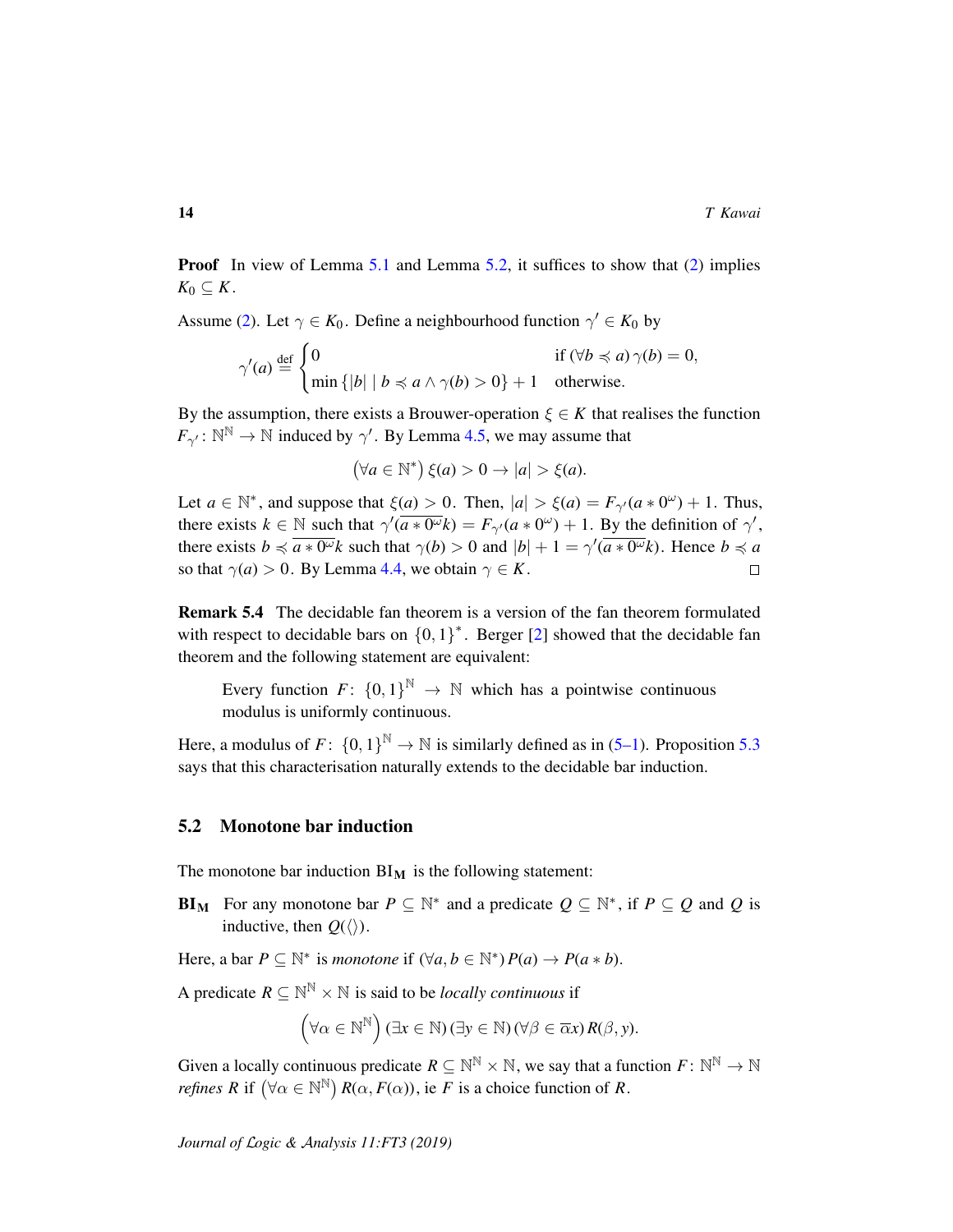<span id="page-14-5"></span>Proposition 5.5 The following are equivalent.

- <span id="page-14-0"></span> $(1)$  BI<sub>M</sub>.
- <span id="page-14-1"></span>(2) Every locally continuous predicate  $R \subseteq \mathbb{N}^{\mathbb{N}} \times \mathbb{N}$  has a *K*-realisable function which refines *R*.

**Proof** [\(1\)](#page-14-0)  $\Rightarrow$  [\(2\)](#page-14-1) Assume BI<sub>M</sub>. Let  $R \subseteq \mathbb{N}^{\mathbb{N}} \times \mathbb{N}$  be a locally continuous predicate. Define a predicate  $P \subseteq \mathbb{N}^*$  by

$$
P(a) \stackrel{\text{def}}{\iff} (\exists x \in \mathbb{N}) \left( \forall \alpha \in \mathbb{N}^{\mathbb{N}} \right) \alpha \in a \to R(\alpha, x).
$$

Clearly, *P* is a monotone bar. Define a predicate  $Q \subseteq \mathbb{N}^*$  by

<span id="page-14-3"></span>
$$
(5-2) Q(a) \stackrel{\text{def}}{\iff} (\exists \gamma \in K) \left(\forall \alpha \in \mathbb{N}^{\mathbb{N}}\right) \left(\forall b \in \mathbb{N}^*\right) \\
[\gamma(b) > 0 \land \alpha \in a * b] \to R(\alpha, \gamma(b) - 1).
$$

We show that

- <span id="page-14-2"></span>(1)  $P \subseteq Q$ , and
- <span id="page-14-4"></span>(2) *Q* is inductive.

[\(1\)](#page-14-2) Let  $a \in \mathbb{N}^*$  such that  $P(a)$ . Then, there exists  $n \in \mathbb{N}$  such that  $(\forall \alpha \in \mathbb{N}^{\mathbb{N}})$   $\alpha \in \mathbb{N}$  $a \to R(\alpha, n)$ . Put  $\gamma \stackrel{\text{def}}{=} \lambda a.n + 1$ , which is in *K*. Then,  $\gamma$  is a witness of the existential quantifier in  $(5-2)$ . Thus  $Q(a)$ .

[\(2\)](#page-14-4) Let  $a \in \mathbb{N}^*$  and suppose that  $(\forall n \in \mathbb{N}) Q(a * \langle n \rangle)$ . By AC<sub>01</sub>, there exists a sequence  $(\gamma_n)_{n \in \mathbb{N}}$  of Brouwer-operations such that

$$
(\forall n \in \mathbb{N}) \left(\forall \alpha \in \mathbb{N}^{\mathbb{N}}\right) \left(\forall b \in \mathbb{N}^*\right) \left[\gamma_n(b) > 0 \land \alpha \in a * \langle n \rangle * b \to R(\alpha, \gamma_n(b) - 1)\right].
$$

Put  $\gamma \stackrel{\text{def}}{=} \sup_{n \in \mathbb{N}} \gamma_n$ . Let  $\alpha \in \mathbb{N}^{\mathbb{N}}$  and  $b \in \mathbb{N}^*$ , and suppose that  $\gamma(b) > 0$  and  $\alpha \in a * b$ . Then, there exist  $n \in \mathbb{N}$  and  $b' \in \mathbb{N}^*$  such that  $b = \langle n \rangle * b' \wedge \gamma_n(b') > 0$ . Thus,  $\alpha \in a * \langle n \rangle * b'$ , so  $R(\alpha, \gamma_n(b') - 1)$ , that is  $R(\alpha, \gamma(b) - 1)$ . Hence  $Q(a)$ .

By BI<sub>M</sub>, we obtain  $Q(\langle \rangle)$ , ie there exists a Brouwer-operation  $\gamma \in K$  such that

$$
(\forall \alpha \in \mathbb{N}^{\mathbb{N}}) (\forall a \in \mathbb{N}^*) \gamma(a) > 0 \land \alpha \in a \to R(\alpha, \gamma(a) \doteq 1).
$$

Thus, the function  $F_{\gamma} \colon \mathbb{N}^{\mathbb{N}} \to \mathbb{N}$  induced by  $\gamma$  refines *R*.

[\(2\)](#page-14-1)  $\Rightarrow$  [\(1\)](#page-14-0) Assume (2). Let *P* be a monotone bar, and let  $Q \subseteq \mathbb{N}^*$  be an inductive predicate such that  $P \subseteq Q$ . Define a predicate  $R \subseteq \mathbb{N}^{\mathbb{N}} \times \mathbb{N}$  by

$$
R(\alpha, x) \iff P(\overline{\alpha}x).
$$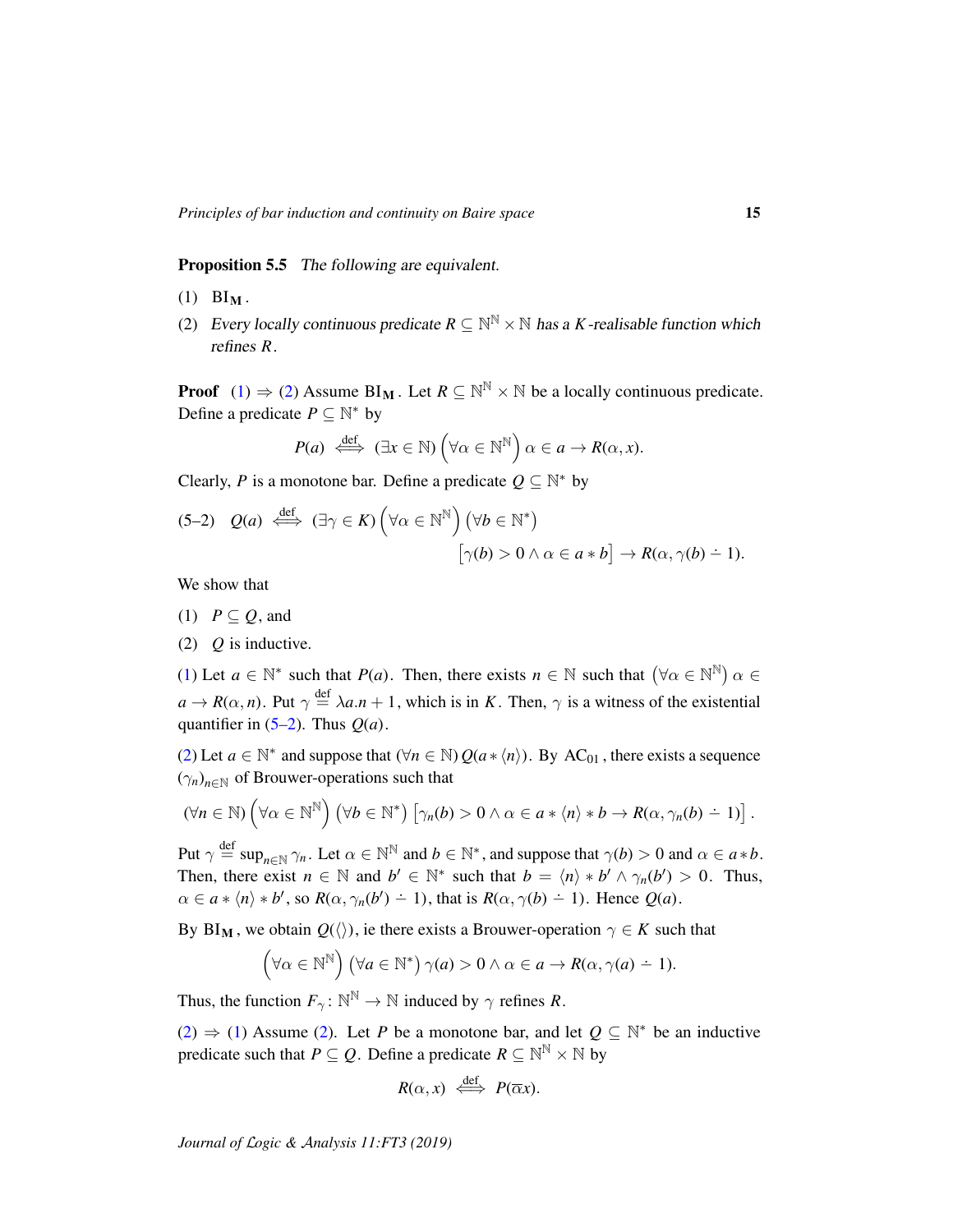Then *R* is clearly locally continuous. Thus, there exists a Brouwer-operation  $\gamma \in K$ such that

$$
(\forall \alpha \in \mathbb{N}^{\mathbb{N}}) P(\overline{\alpha} F_{\gamma}(\alpha)).
$$

By Lemma [4.5,](#page-10-1) we may assume that  $(\forall a \in \mathbb{N}^*) \gamma(a) > 0 \rightarrow |a| > \gamma(a)$ . Let  $a \in \mathbb{N}^*$  such that  $\gamma(a) > 0$ . Then, we have  $\overline{a \ast 0^{\omega}} \gamma(a) \preccurlyeq \overline{a \ast 0^{\omega}} |a| = a$ . Since  $P(\overline{a \ast 0^{\omega}} (\gamma(a) - 1))$ and *P* is monotone, we have  $P(a)$ , and thus  $Q(a)$ . Since *Q* is inductive, we obtain  $Q(\langle \rangle)$  by Proposition [4.3.](#page-10-2)  $\Box$ 

## <span id="page-15-0"></span>6 Continuity axioms

A continuity axiom states that if we have  $(\forall \alpha \in \mathbb{N}^{\mathbb{N}}) (\exists x \in \mathbb{N}) R(\alpha, x)$ , then the dependence of  $x \in \mathbb{N}$  on  $\alpha \in \mathbb{N}^{\mathbb{N}}$  is continuous. By varying the strength of continuity with which *x* depends on  $\alpha$ , we obtain several principles. The following continuity axioms are well known; see Troelstra and van Dalen [\[10,](#page-18-1) Chapter 4, Section 6 and Section 8].

**BC-N**  $(\forall \alpha \in \mathbb{N}^{\mathbb{N}})(\exists x \in \mathbb{N}) R(\alpha, x) \to (\exists \gamma \in K) (\forall \alpha \in \mathbb{N}^{\mathbb{N}}) R(\alpha, F_{\gamma}(\alpha)).$ C-N  $\forall \alpha \in \mathbb{N}^{\mathbb{N}}$   $(\exists x \in \mathbb{N}) R(\alpha, x) \rightarrow (\exists \gamma \in K_0) (\forall \alpha \in \mathbb{N}^{\mathbb{N}}) R(\alpha, F_\gamma(\alpha)).$  $WC-N \left(\forall \alpha \in \mathbb{N}^{\mathbb{N}}\right) (\exists x \in \mathbb{N}) R(\alpha, x) \rightarrow (\forall \alpha \in \mathbb{N}^{\mathbb{N}}) (\exists x, y \in \mathbb{N}) (\forall \beta \in \overline{\alpha}x) R(\beta, y).$ 

Here,  $F_{\gamma}$  is the function  $F_{\gamma} \colon \mathbb{N}^{\mathbb{N}} \to \mathbb{N}$  induced by  $\gamma \in K$  (or  $\gamma \in K_0$ ). The notions of continuity that correspond to BC-N, C-N, and WC-N are that of *K*-realisability, *K*<sup>0</sup> -realisability, and local continuity, respectively.

The following is immediate from Proposition [5.3](#page-12-4) and Proposition [5.5.](#page-14-5)

#### <span id="page-15-1"></span>Theorem 6.1

- <span id="page-15-2"></span>(1) BC-N  $\iff$  BI<sub>D</sub> + C-N.
- <span id="page-15-3"></span>(2) BC-N  $\iff$  BI<sub>M</sub> + WC-N.

**Remark 6.2** Theorem [6.1](#page-15-1) is not new. The equivalence [\(1\)](#page-15-2) can be found in Troelstra and van Dalen [\[10,](#page-18-1) Chapter 4, Proposition 8.13 (iii)], and the equivalence [\(2\)](#page-15-3) was shown by Kreisel and Troelstra [\[9,](#page-18-5) Theorem 5.6.3 (ii)]. However, Proposition [5.3](#page-12-4) and Proposition [5.5](#page-14-5) make these equivalences obvious. Moreover, they clarify the complementary roles of various versions of bar induction and continuity axiom, which is one of the main contributions of the present work.

We can formulate a continuity axiom with respect to the notion of pointwise continuity. The principle of pointwise continuity (PC-N) is the following statement: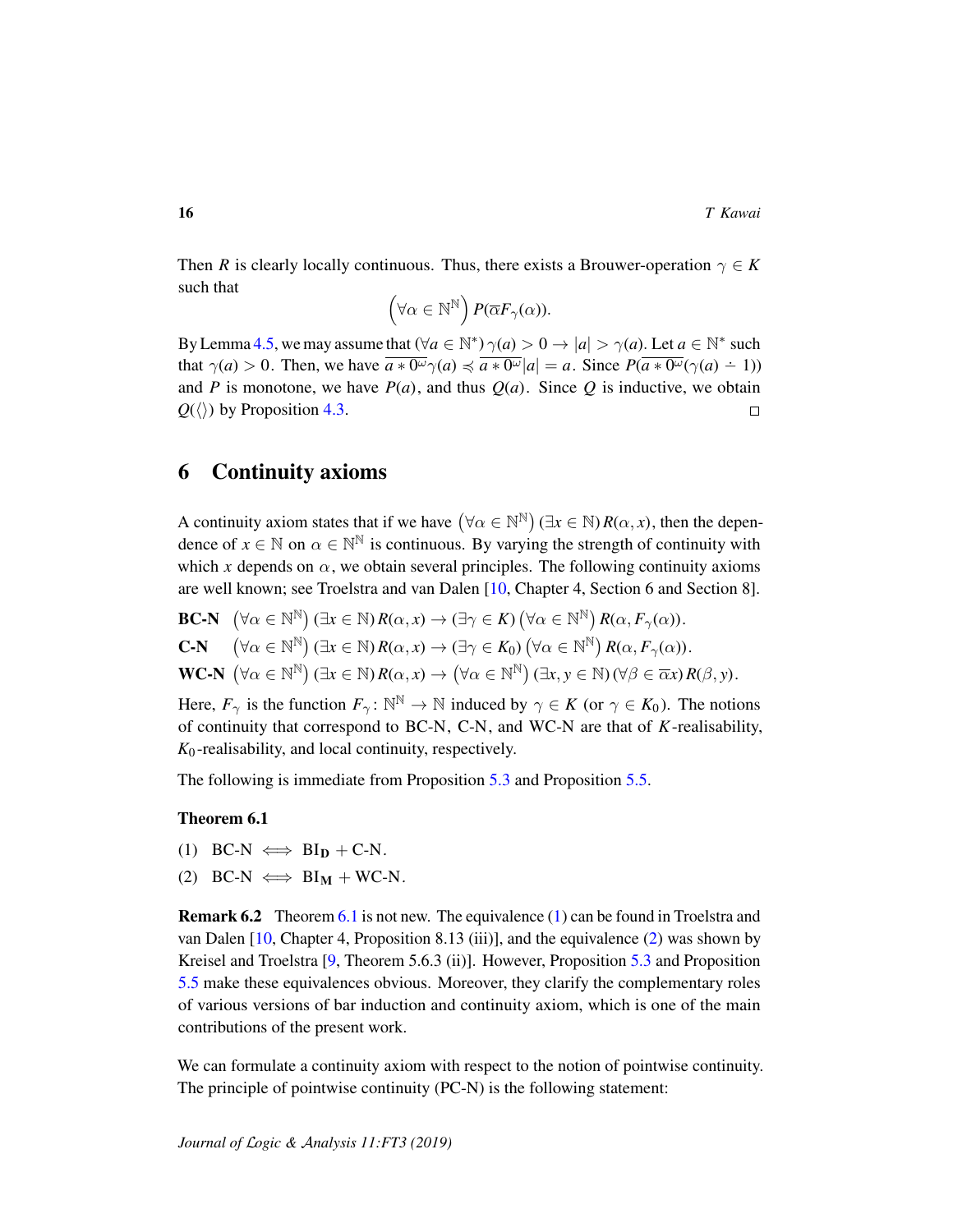$$
\mathbf{PC\text{-}N} \quad (\forall \alpha \in \mathbb{N}^{\mathbb{N}}) (\exists x \in \mathbb{N}) R(\alpha, x) \rightarrow (\exists \delta \in \mathbb{N}^{\mathbb{N}^*}) (\forall \alpha \in \mathbb{N}^{\mathbb{N}}) (\exists x \in \mathbb{N}) (\forall a \in \mathbb{N}^*) \delta(\overline{\alpha} x) = \delta(\overline{\alpha} x * a) \wedge R(\alpha, \delta(\overline{\alpha} x))
$$

The principle PC-N asserts the existence of a pointwise continuous choice function from the assumption  $(\forall \alpha \in \mathbb{N}^{\mathbb{N}})$   $(\exists x \in \mathbb{N})$  *R*( $\alpha, x$ ). One can show that PC-N is equivalent to the following statement:

$$
(\forall \alpha \in \mathbb{N}^{\mathbb{N}}) (\exists x \in \mathbb{N}) R(\alpha, x)
$$
  
\n
$$
\rightarrow (\exists \delta \in \mathbb{N}^{\mathbb{N}^*}) (\forall \alpha \in \mathbb{N}^{\mathbb{N}}) (\exists x \in \mathbb{N}) (\forall a \in \mathbb{N}^*) (\delta(\overline{\alpha}x) = \delta(\overline{\alpha}x * a)
$$
  
\n
$$
\land (\forall \beta \in \overline{\alpha}x) R(\beta, \delta(\overline{\alpha}x)))
$$

The following equivalence is immediate from Theorem [4.1.](#page-9-3)

**Proposition 6.3** BC-N  $\iff$  c–BI + PC-N.

# $7$   $\prod_{1}^{0}$  bar induction

The  $\Pi_1^0$  bar induction ( $\Pi_1^0$ -BI) is defined with respect to a bar that is a  $\Pi_1^0$ -set, where a predicate  $P \subseteq \mathbb{N}^*$  is a  $\Pi_1^0$ -set if there is a detachable predicate  $D \subseteq \mathbb{N}^* \times \mathbb{N}$  such that

$$
(\forall a \in \mathbb{N}^*) [P(a) \leftrightarrow (\forall n \in \mathbb{N}) D(a, n)].
$$

Specifically,  $\Pi_1^0$ -BI is the following statement:

 $\Pi_1^0$ **-BI** For any  $\Pi_1^0$ -bar *P* ⊆ N<sup>\*</sup> and a predicate *Q* ⊆ N<sup>\*</sup>, if *P* ⊆ *Q* and *Q* is inductive, then  $Q(\langle\rangle)$ .

Note that every c-bar is a  $\Pi_1^0$ -set modulo the coding of finite sequences in N. Thus,  $\Pi_1^0$ -BI implies c–BI. We show, however, that  $\Pi_1^0$ -BI is not an intuitionistic principle.

Recall that LLPO (the lesser limited principle of omniscience) is  $\Sigma_1^0$  De Morgan's Law, ie for any  $\alpha, \beta \in \mathbb{N}^{\mathbb{N}}$ ,

$$
\neg [(\exists n \in \mathbb{N}) \alpha(n) \neq 0 \land (\exists n \in \mathbb{N}) \beta(n) \neq 0] \rightarrow
$$
  

$$
\neg (\exists n \in \mathbb{N}) \alpha(n) \neq 0 \lor \neg (\exists n \in \mathbb{N}) \beta(n) \neq 0.
$$

**Proposition 7.1**  $\Pi_1^0$ -BI implies LLPO.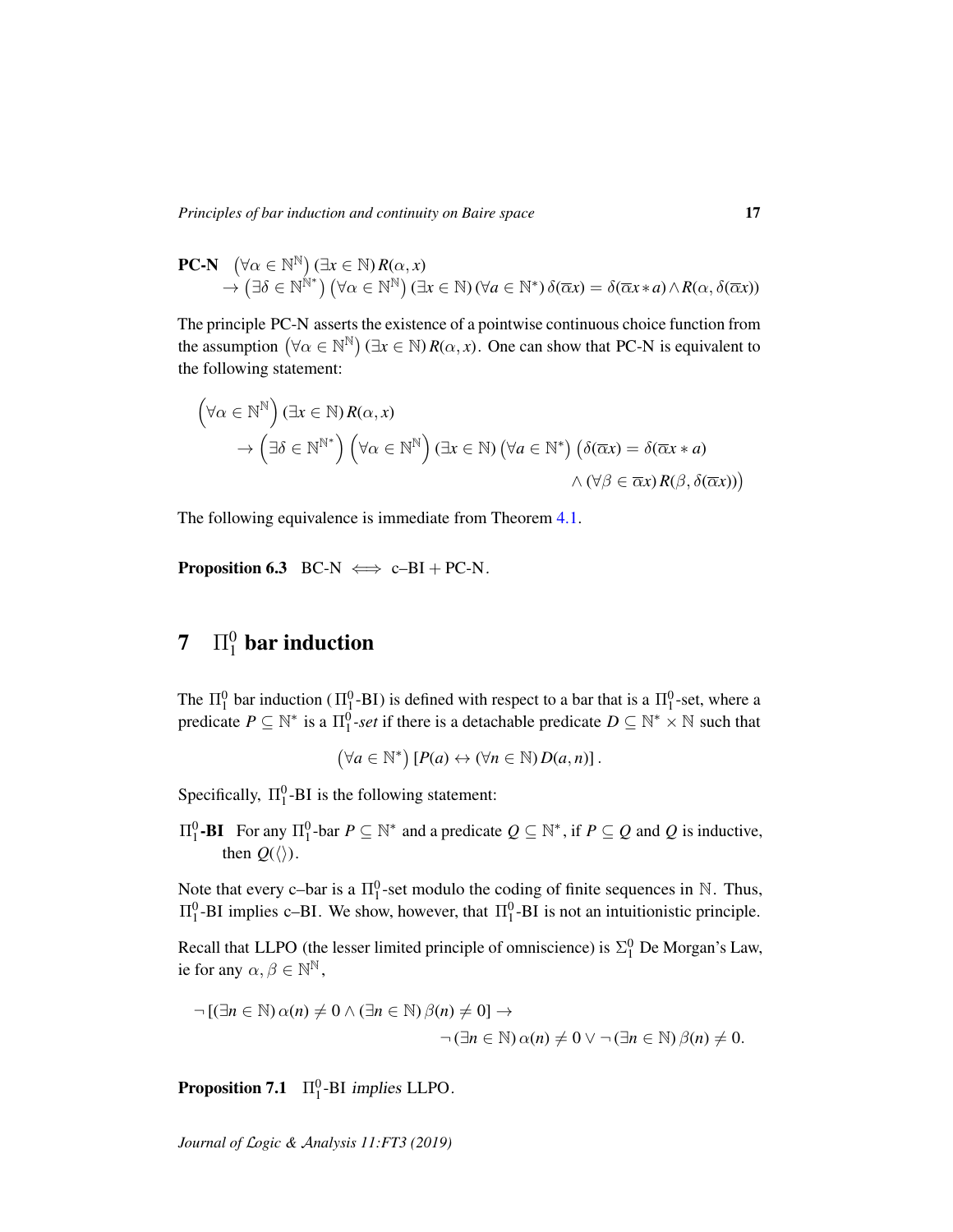$\Box$ 

**Proof** Assume  $\Pi_1^0$ -BI. Let  $\alpha, \beta \in \mathbb{N}^{\mathbb{N}}$ , and suppose that

$$
\neg \left[ (\exists n \in \mathbb{N}) \, \alpha(n) \neq 0 \wedge (\exists n \in \mathbb{N}) \, \beta(n) \neq 0 \right].
$$

Define a predicate  $P \subseteq \mathbb{N}^*$  by

$$
P \stackrel{\text{def}}{=} \left\{ \langle n \rangle \mid \alpha(n) = 0 \right\} \cup \left\{ \langle \rangle \mid (\forall n \in \mathbb{N}) \beta(n) = 0 \right\}.
$$

Note that *P* is a  $\Pi_1^0$ -set. We show that *P* is a bar. Let  $\gamma \in \mathbb{N}^{\mathbb{N}}$ . Then, either  $\alpha(\gamma(0)) = 0$  or  $\alpha(\gamma(0)) \neq 0$ . If  $\alpha(\gamma(0)) = 0$ , then  $\overline{\gamma}1 \in P$ . If  $\alpha(\gamma(0)) \neq 0$ , then  $(\exists n \in \mathbb{N}) \beta(n) \neq 0$  implies  $(\exists n \in \mathbb{N}) \alpha(n) \neq 0 \wedge (\exists n \in \mathbb{N}) \beta(n) \neq 0$ , a contradiction. Thus,  $(\forall n \in \mathbb{N}) \beta(n) = 0$ . Hence,  $\overline{\gamma}0 = \langle \rangle \in P$ . Therefore, *P* is a bar.

Define a predicate  $Q \subseteq \mathbb{N}^*$  by

$$
Q \stackrel{\text{def}}{=} P \cup \{ \langle \rangle \mid (\forall n \in \mathbb{N}) \, \alpha(n) = 0 \} \, .
$$

Then, *Q* is clearly inductive and  $P \subseteq Q$ . Thus, by  $\Pi_1^0$ -BI, we have  $\langle \rangle \in Q$ , ie

$$
(\forall n \in \mathbb{N}) \, \alpha(n) = 0 \vee (\forall n \in \mathbb{N}) \, \beta(n) = 0
$$

or, equivalently,  $\neg (\exists n \in \mathbb{N}) \, \alpha(n) \neq 0 \lor \neg (\exists n \in \mathbb{N}) \, \beta(n) \neq 0.$ 

It is well known that the  $\Sigma_1^0$  bar induction implies LPO (the limited principle of omniscience, also known as the  $\Sigma_1^0$  law of excluded middle); see Troelstra and van Dalen  $[10,$  Chapter [4](#page-17-0), Exercise 4.8.11].<sup>4</sup> Since the continuity axiom WC-N contradicts LLPO (Troelstra and van Dalen [\[10,](#page-18-1) Chapter 4, Proposition 6.5]), those results show that the monotonicity of the bar is essential for an intuitionistically acceptable formulation of bar induction. Note that the situation is quite different for the fan theorem; since the  $\Pi_1^0$  fan theorem (the fan theorem with respect to  $\Pi_1^0$  binary bars) is an instance of the full fan theorem, it is intuitionistically acceptable.

#### 8 Further work

We now have the following implications.

- (1)  $BI_M \implies c-BI \implies BI_D$ .
- (2) BC-N  $\implies$  C-N  $\implies$  PC-N  $\implies$  WC-N.

It remains to be seen which of these implications are strict, that is cannot be reversed. In view of the strength of the notion of continuity associated with each principles, we conjecture that all of the above implications are strict.

<span id="page-17-0"></span><sup>&</sup>lt;sup>4</sup>The example of the bar that is used to derive LPO from the  $\Sigma_1^0$  bar induction is attributed to Kleene [\[8,](#page-18-9) Section 7.14], but the bar defined in [8, Section 7.14] is not a  $\Sigma_1^0$  set.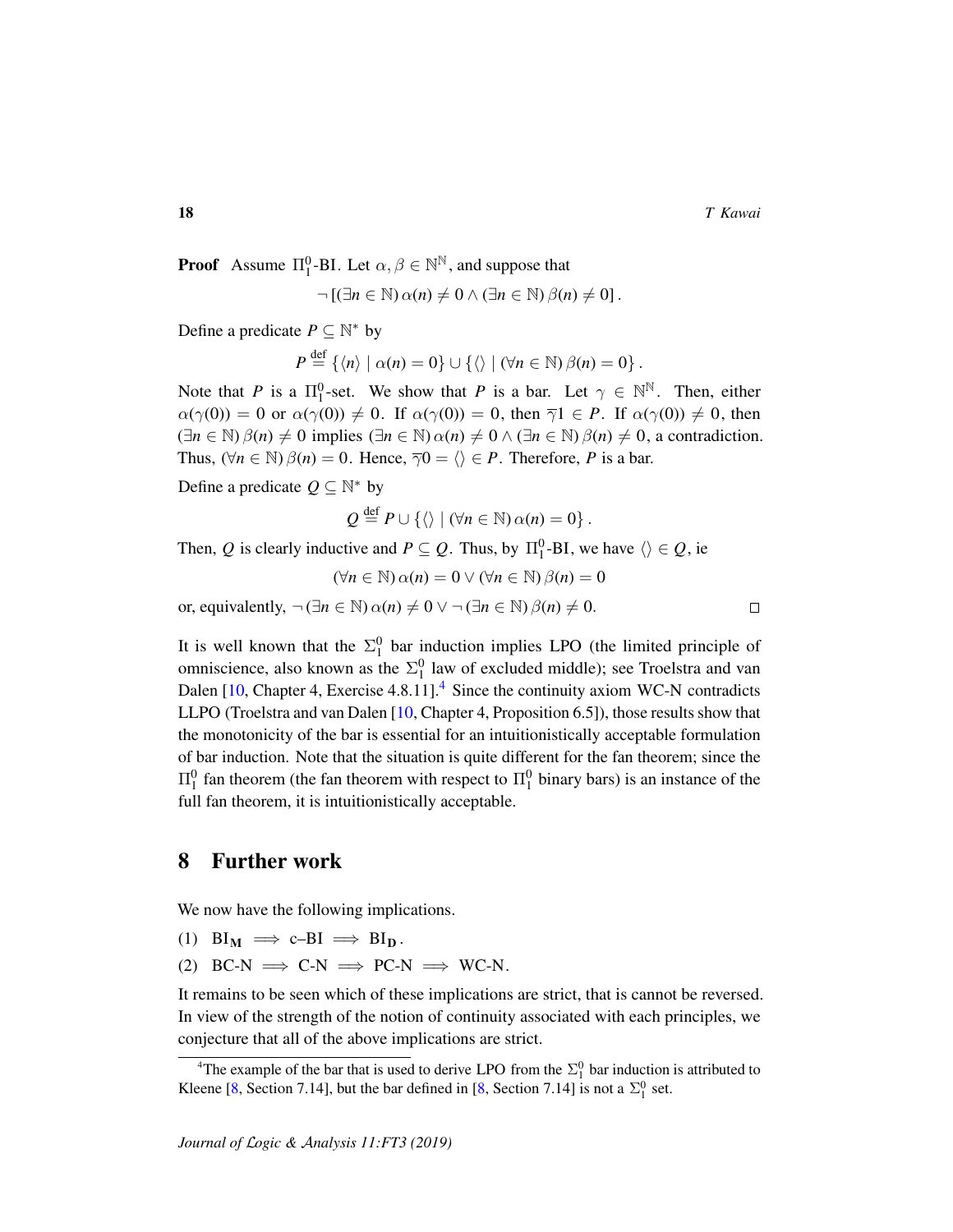## Acknowledgements

We thank Hajime Ishihara and Takako Nemoto for helpful comments on the subject of this paper. The author is supported by Core-to-Core Program A. Advanced Research Networks by Japan Society for the Promotion of Science (JSPS).

## References

- <span id="page-18-8"></span>[1] M J Beeson, *Foundations of Constructive Mathematics*, Springer, Berlin, Heidelberg (1985); <https://dx.doi.org/10.1007/978-3-642-68952-9>
- <span id="page-18-3"></span>[2] J Berger, *The Fan Theorem and Uniform Continuity*, from: "New Computational Paradigms. CiE 2005", (SB Cooper, B Löwe, L Torenvliet, editors), Lecture Notes in Comput. Sci. 3526, Springer, Berlin, Heidelberg (2005) 18–22; [https://dx.doi.org/10.1007/11494645](https://dx.doi.org/10.1007/11494645_3)\_3
- <span id="page-18-4"></span>[3] J Berger, *The Logical Strength of the Uniform Continuity Theorem*, from: "Logical Approaches to Computational Barriers. CiE 2006", (A Beckmann, U Berger, B Löwe, J V Tucker, editors), Lecture Notes in Comput. Sci. 3988, Springer, Berlin, Heidelberg (2006) 35–39; [https://dx.doi.org/10.1007/11780342](https://dx.doi.org/10.1007/11780342_4) 4
- <span id="page-18-0"></span>[4] E Bishop, *Foundations of Constructive Analysis*, McGraw-Hill, New York (1967)
- <span id="page-18-6"></span>[5] W A Howard, G Kreisel, *Transfinite induction and bar induction of types zero and one, and the role of continuity in intuitionistic analysis*, J. Symbolic Logic 31 (1966) 325–358; <https://dx.doi.org/10.2307/2270450>
- <span id="page-18-2"></span>[6] H Ishihara, *Constructive reverse mathematics: compactness properties*, from: "From Sets and Types to Topology and Analysis: Towards Practicable Foundations for Constructive Mathematics", (L Crosilla, P Schuster, editors), Oxford Logic Guides 48, Oxford University Press (2005) 245–267; <https://dx.doi.org/10.1093/acprof:oso/9780198566519.003.0016>
- <span id="page-18-7"></span>[7] T Kawai, *Formally continuous functions on Baire space*, Mathematical Logic Quarterly 64 (2018) 192–200; <https://dx.doi.org/10.1002/malq.201700015>
- <span id="page-18-9"></span>[8] S C Kleene, R E Vesley, *The foundations of intuitionistic mathematics, especially in relation to recursive functions*, North-Holland, Amsterdam (1965)
- <span id="page-18-5"></span>[9] G Kreisel, A S Troelstra, *Formal systems for some branches of intuitionistic analysis*, Annals of Mathematical Logic 1 (1970) 229–387; [https://dx.doi.org/10.1016/0003-4843\(70\)90001-X](https://dx.doi.org/10.1016/0003-4843(70)90001-X)
- <span id="page-18-1"></span>[10] A S Troelstra, D van Dalen, *Constructivism in Mathematics: An Introduction. Volume I*, volume 121 of *Studies in Logic and the Foundations of Mathematics*, North-Holland, Amsterdam (1988)